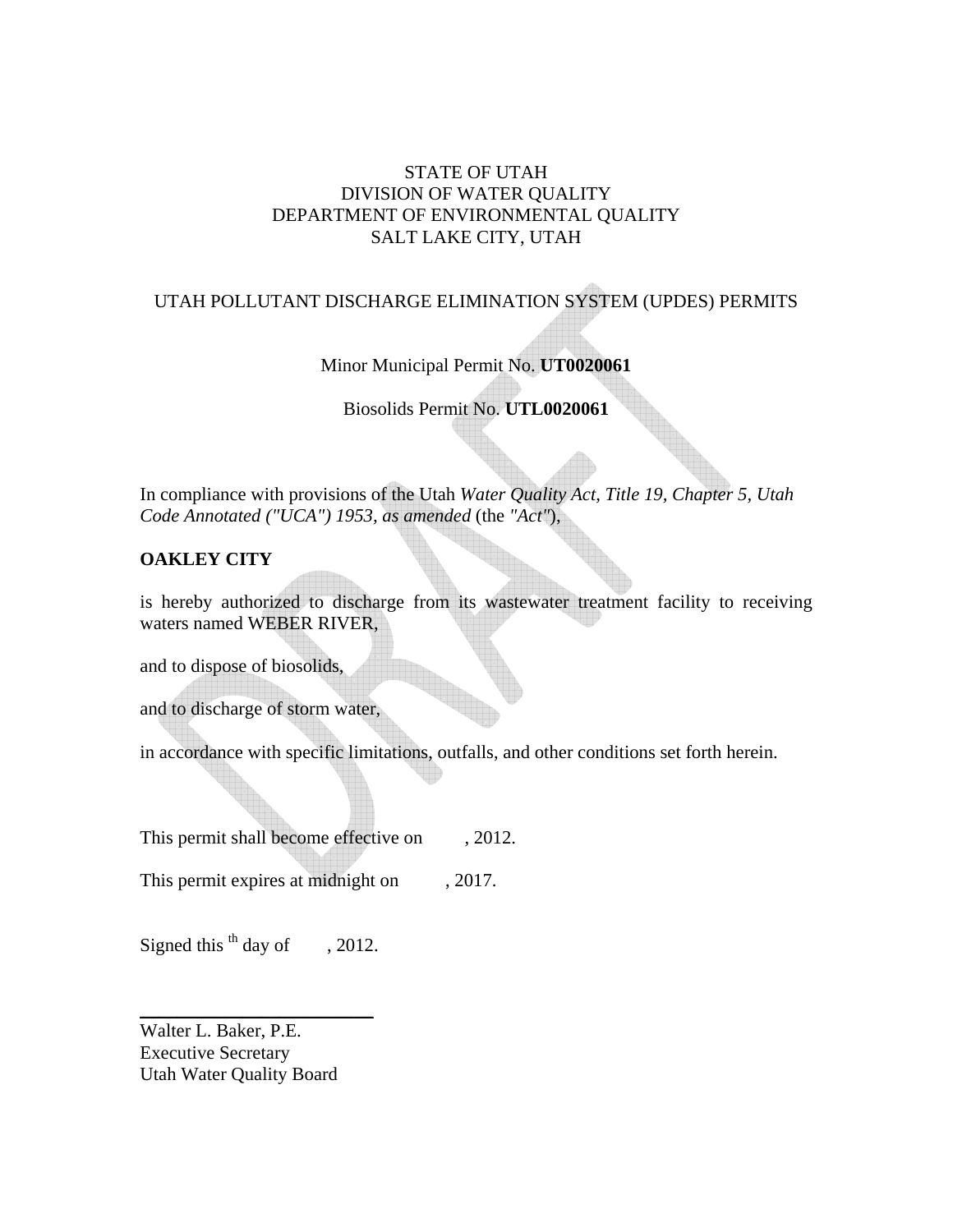| <b>Table of Contents</b>                                                   |  |
|----------------------------------------------------------------------------|--|
| Page Number<br>Outline                                                     |  |
|                                                                            |  |
|                                                                            |  |
|                                                                            |  |
|                                                                            |  |
|                                                                            |  |
|                                                                            |  |
|                                                                            |  |
|                                                                            |  |
| III. BIOSOLIDS PERMIT, SPECIFIC LIMITATIONS AND MONITORING REQUIREMENTS  6 |  |
|                                                                            |  |
|                                                                            |  |
|                                                                            |  |
|                                                                            |  |
|                                                                            |  |
| F.                                                                         |  |
|                                                                            |  |
|                                                                            |  |
|                                                                            |  |
|                                                                            |  |
|                                                                            |  |
|                                                                            |  |
|                                                                            |  |
|                                                                            |  |
|                                                                            |  |
|                                                                            |  |
|                                                                            |  |
|                                                                            |  |
|                                                                            |  |
|                                                                            |  |
|                                                                            |  |
|                                                                            |  |
|                                                                            |  |
|                                                                            |  |
|                                                                            |  |
|                                                                            |  |
|                                                                            |  |
|                                                                            |  |
|                                                                            |  |
|                                                                            |  |
|                                                                            |  |
|                                                                            |  |
|                                                                            |  |
|                                                                            |  |
|                                                                            |  |
|                                                                            |  |
|                                                                            |  |
|                                                                            |  |
|                                                                            |  |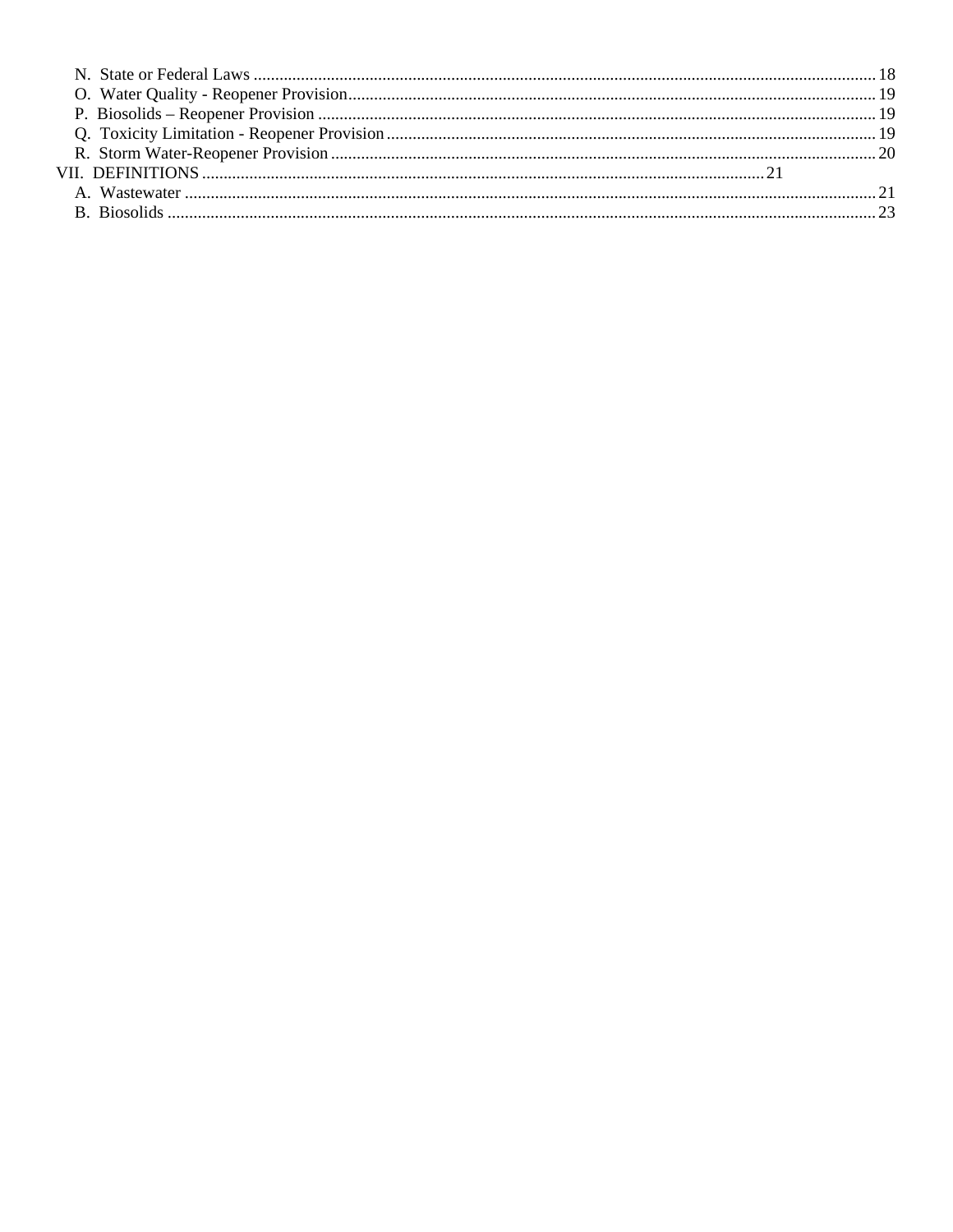# I. DISCHARGE LIMITATIONS AND REPORTING REQUIREMENTS

A. Description of Discharge Point. The authorization to discharge wastewater provided under this part is limited to those outfalls specifically designated below as discharge locations. Discharges at any location not authorized under a UPDES permit are violations of the *Act* and may be subject to penalties under the *Act*. Knowingly discharging from an unauthorized location or failing to report an unauthorized discharge may be subject to criminal penalties as provided under the *Act*.

| <b>Outfall Number</b> | Location of Discharge Outfall                         |
|-----------------------|-------------------------------------------------------|
| 002                   | Located at latitude $40^{\circ}42'34''$ and longitude |
|                       | $111^{\circ}17'59''$ . 50 feet directly east of the   |
|                       | treatment facility on Millrace Road (1000)            |
|                       | W).                                                   |

- B. Narrative Standard. It shall be unlawful, and a violation of this permit, for the permittee to discharge or place any waste or other substance in such a way as will be or may become offensive such as unnatural deposits, floating debris, oil, scum, or other nuisances such as color, odor or taste, or cause conditions which produce undesirable aquatic life or which produce objectionable tastes in edible aquatic organisms; or result in concentrations or combinations of substances which produce undesirable physiological responses in desirable resident fish, or other desirable aquatic life, or undesirable human health effects, as determined by a bioassay or other tests performed in accordance with standard procedures.
- C. Specific Limitations and Self-Monitoring Requirements.
	- 1. Effective immediately and lasting the duration of this permit, the permittee is authorized to discharge from Outfall 002. Such discharges shall be limited and monitored by the permittee as specified below:

|                                 | <b>Effluent Limitations</b> |                       |           |           |
|---------------------------------|-----------------------------|-----------------------|-----------|-----------|
|                                 | Maximum                     |                       |           |           |
|                                 | Monthly                     | Maximum               | Daily     | Daily     |
| Parameter                       | Average                     | <b>Weekly Average</b> | Minimum   | Maximum   |
| <b>Total Flow, MGD</b>          | 0.25                        | <b>NA</b>             | <b>NA</b> | <b>NA</b> |
| $BOD_5$ , mg/L                  | 25                          | 35                    | <b>NA</b> | <b>NA</b> |
| BOD <sub>5</sub> Min. % Removal | 85                          | <b>NA</b>             | <b>NA</b> | <b>NA</b> |
| TSS, mg/L                       | 25                          | 35                    | <b>NA</b> | <b>NA</b> |
| TSS Min. % Removal              | 85                          | <b>NA</b>             | <b>NA</b> | <b>NA</b> |
| E. Coli, No/100mL               | 126                         | 158                   | <b>NA</b> | <b>NA</b> |
| Oil & Grease, $mg/L$            | <b>NA</b>                   | <b>NA</b>             | <b>NA</b> | 10.0      |
| pH, Standard Units              | <b>NA</b>                   | <b>NA</b>             | 6.5       | 9.0       |
| DO, mg/L $a$                    | <b>NA</b>                   | <b>NA</b>             | 5.0       | <b>NA</b> |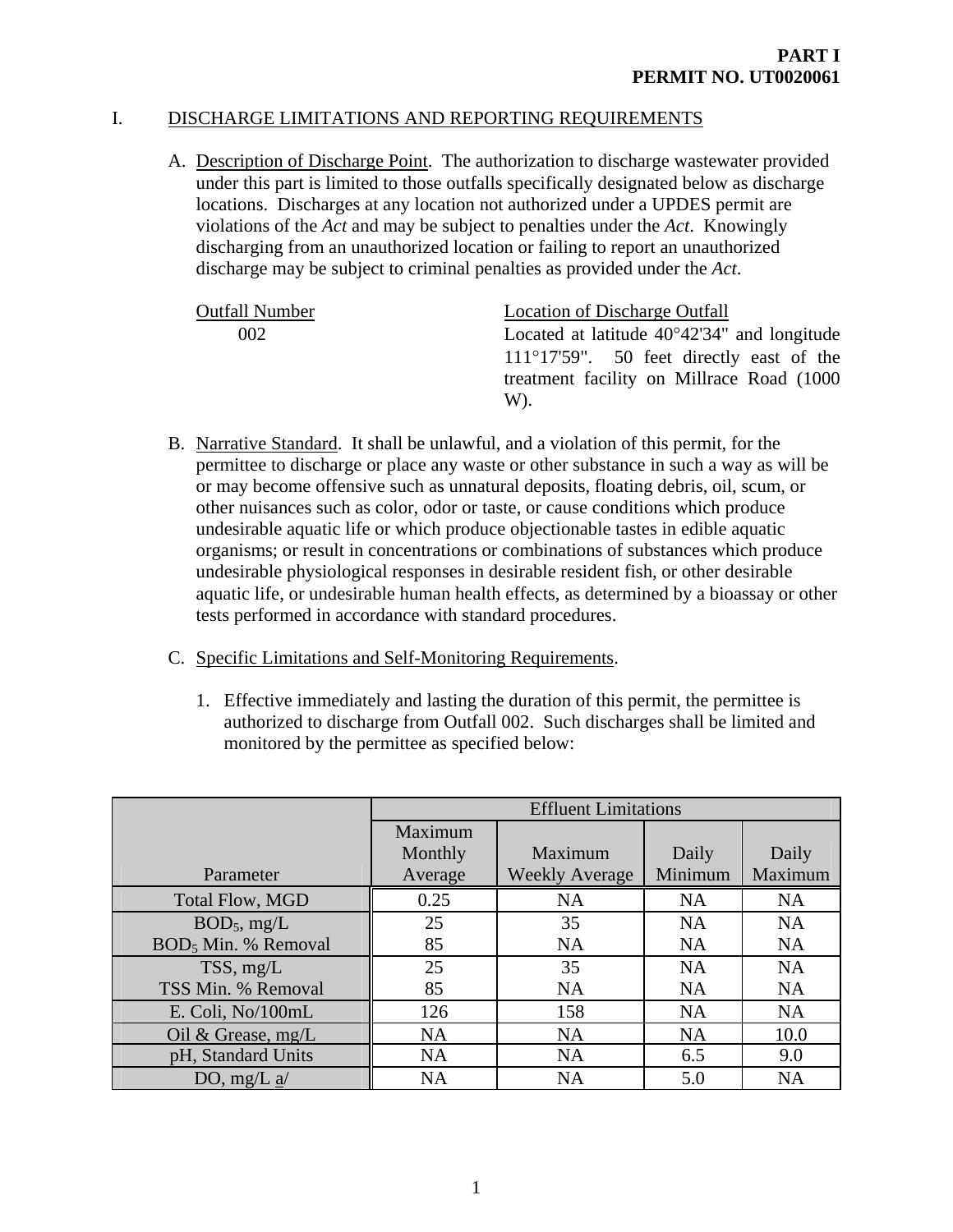# NA – Not Applicable.

| Self-Monitoring and Reporting Requirements a/ |            |             |            |
|-----------------------------------------------|------------|-------------|------------|
| Parameter                                     | Frequency  | Sample Type | Units      |
| Total Flow b/c/                               | Continuous | Recorder    | <b>MGD</b> |
| $BOD5$ , Influent d/                          | Monthly    | Grab        | mg/L       |
| Effluent                                      | Monthly    | Grab        | mg/L       |
| TSS, Influent d/                              | Monthly    | Grab        | mg/L       |
| Effluent                                      | Monthly    | Grab        | mg/L       |
| <b>Total Phosphorus</b>                       | Monthly    | Grab        | mg/1       |
| E. Coli, No/100mL                             | Monthly    | Grab        | No./100mL  |
| Oil & Grease e/                               | Monthly    | Grab        | mg/L       |
| pH                                            | Monthly    | Grab        | SU         |
| DO, mg/L                                      | Monthly    | Grab        | mg/L       |
| <b>Total Kjeldahl Nitrogen</b>                | Quarterly  | Grab        | mg/L       |
| Nitrate                                       | Quarterly  | Grab        | mg/L       |
| Nitrite                                       | Quarterly  | Grab        | mg/L       |
| Ammonia                                       | Quarterly  | Grab        | mg/L       |

a/ Effluent limit applies only during the summer months: July, August and September.

a/ See Definitions, *Part VII*, of Permit for definition of terms.

- b/ Flow measurements of influent/effluent volume shall be made in such a manner that the permittee can affirmatively demonstrate that representative values are being obtained.
- $c$  If the rate of discharge is controlled, the rate and duration of discharge shall be reported.
- d/ In addition to monitoring the final discharge, influent samples shall be taken and analyzed for this constituent at the same frequency as required for this constituent in the discharge.
- e/ Sample when sheen is visible.
	- D. Reporting of Wastewater Monitoring Results. Monitoring results obtained during the previous month shall be summarized for each month and reported on a Discharge Monitoring Report Form (EPA No. 3320-1), post-marked no later than the  $28<sup>th</sup>$  day of the month following the completed reporting period. The first report is due on MONTH, 2012. If no discharge occurs during the reporting period, "no discharge" shall be reported. Legible copies of these, and all other reports including whole effluent toxicity (WET) test reports required herein, shall be signed and certified in accordance with the requirements of *Signatory Requirements (see Part VI.G*), and submitted to the Division of Water Quality at the following address:

Department of Environmental Quality Division of Water Quality 195 North 1950 West PO Box 144870 Salt Lake City, Utah 84114-4870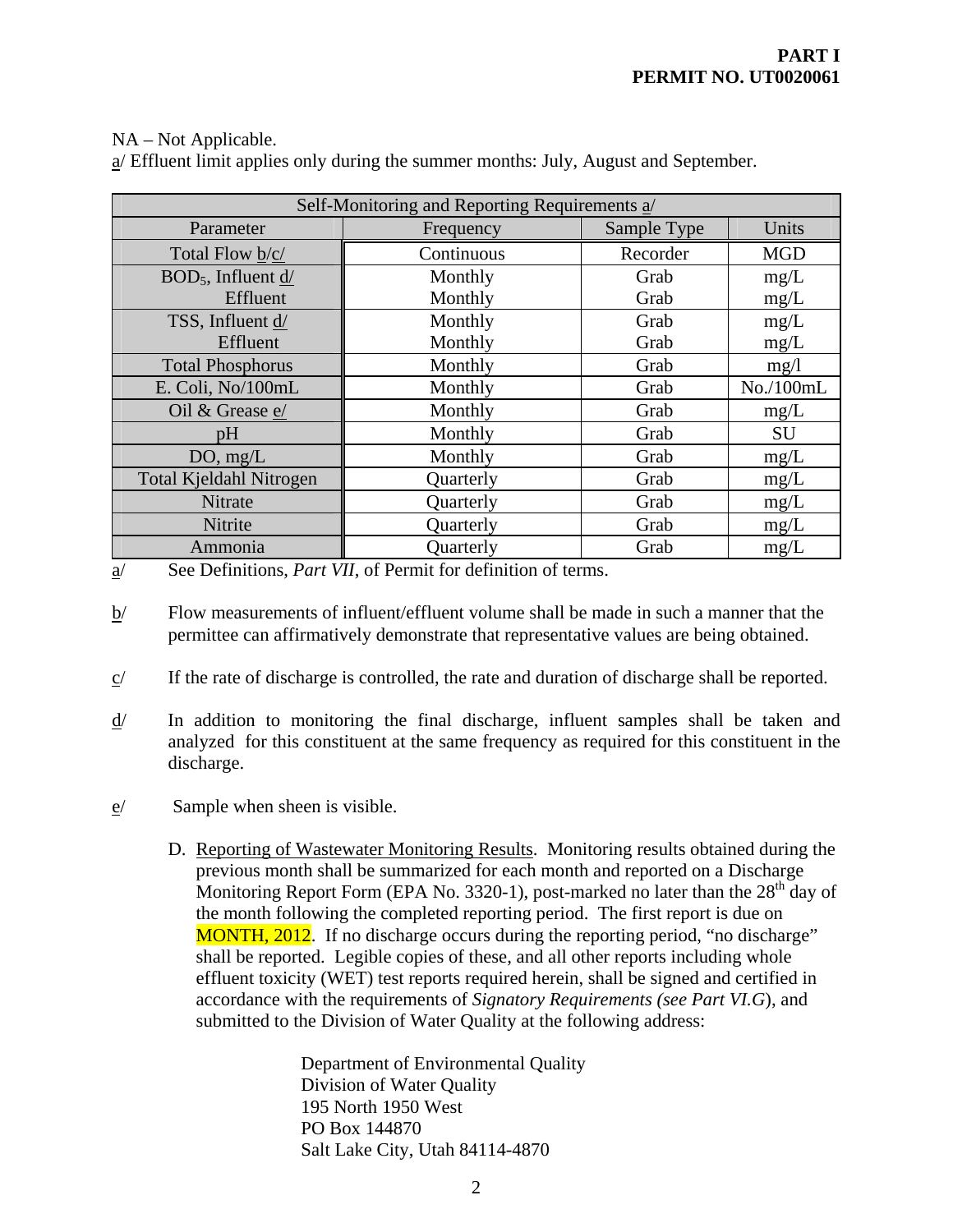# II. INDUSTRIAL PRETREATMENT PROGRAM

### A. Pretreatment Reporting Requirements.

1. Because the design capacity of this municipal wastewater treatment facility is less than 5 MGD, the permittee will not be required to develop a State-approved industrial pretreatment program at this time. However, in order to determine if development of an industrial pretreatment program is warranted, the permittee shall conduct an **industrial waste survey**, as described in *Part II.B.1*, and submit it to the Division of Water Quality within **sixty (60) calendar days** of the effective date of this permit.

# B. Industrial Wastes.

- 1. The "Industrial Waste Survey" as required by *Part II.A.1*. consists of; identifying each significant industrial user (SIU), determination of the qualitative and quantitative characteristics of each discharge, and appropriate production data. A (SIU) is defined as an industrial user discharging to a publicly-owned treatment works (POTW) that satisfies any of the following: (1) has a process wastewater flow of 25,000 gallons or more per average work day; (2) has a flow greater than five percent of the flow carried by the municipal system receiving the waste; (3) is subject to Categorical Pretreatment Standards, or (4) has a reasonable potential for adversely affecting the POTW's operation or for violating any pretreatment standard or requirement.
- 2. The permittee must notify the Executive Secretary of any new introductions by new or existing SIUs or any substantial change in pollutants from any major industrial source. Such notice must contain the information described in 1. above and be forwarded no later than sixty (60) days prior to the introduction or change.
- 3. Pretreatment Standards (*40 CFR 403.5*) developed pursuant to *Section 307* of *The Water Quality Act of 1987* require that under no circumstances shall the permittee allow introduction of the following pollutants into the waste treatment system from any source of non-domestic discharge:
	- a. Pollutants which create a fire or explosion hazard in the publicly owned treatment works (POTW), including, but not limited to, wastestreams with a closed cup flashpoint of less than  $140^{\circ}F(60^{\circ}C)$ ;
	- b. Pollutants, which will cause corrosive structural damage to the POTW, but in no case, discharges with a pH lower than 5.0;
	- c. Solid or viscous pollutants in amounts which will cause obstruction to the flow in the POTW resulting in interference;
	- d. Any pollutant, including oxygen demanding pollutants (BOD, etc.) released in a discharge at such volume or strength as to cause interference in the POTW;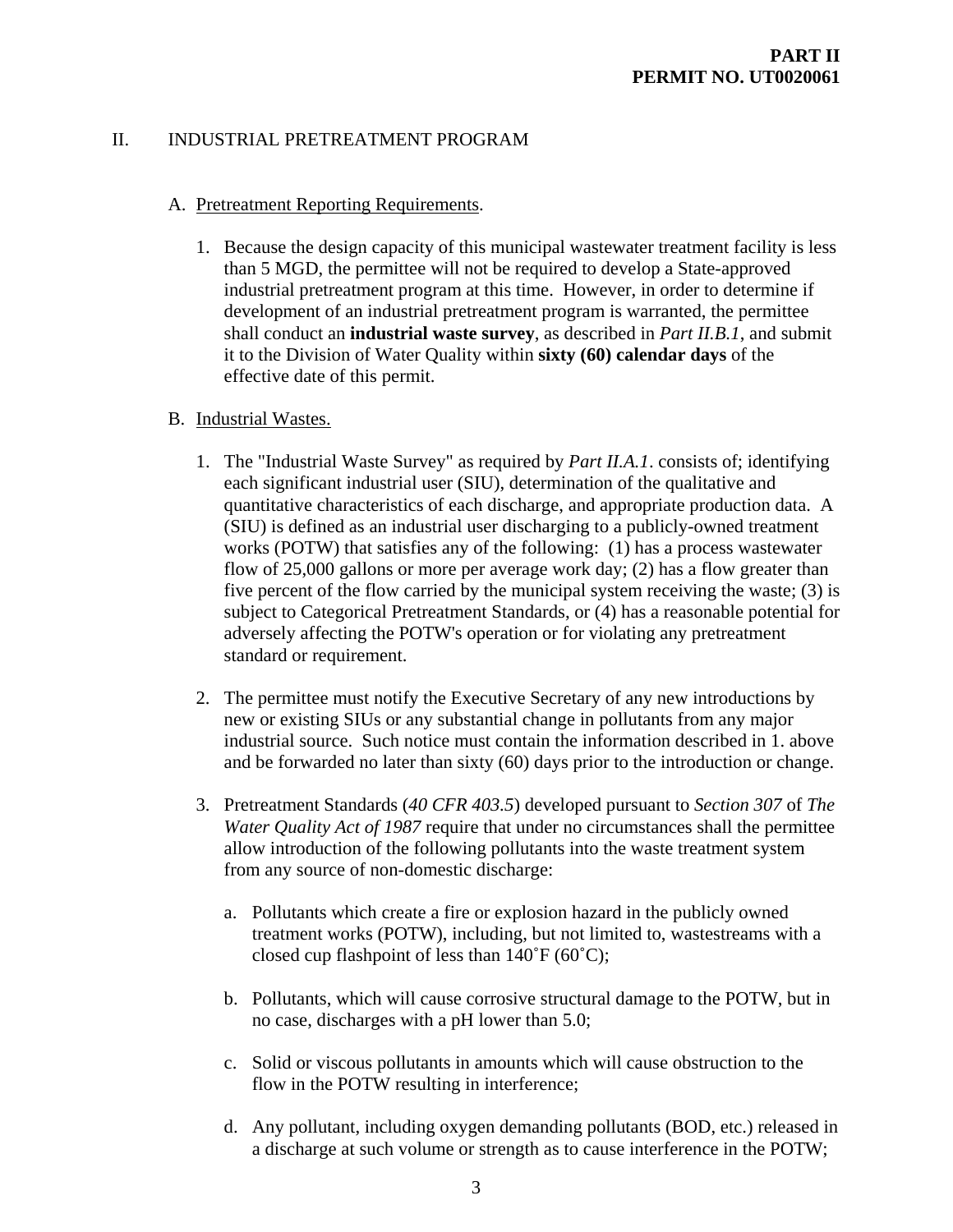- e. Heat in amounts, which will inhibit biological activity in the POTW, resulting in interference, but in no case, heat in such quantities that the influent to the sewage treatment works exceeds 104˚F (40˚C);
- f. Petroleum oil, nonbiodegradable cutting oil, or products of mineral oil origin in amounts that will cause interference or pass through;
- g. Pollutants which result in the presence of toxic gases, vapor, or fumes within the POTW in a quantity that may cause worker health or safety problems; or,
- h. Any trucked or hauled pollutants, except at discharge points designated by the POTW.
- i. Any pollutant that causes pass through or interference at the POTW.
- 4. In addition to the general and specific limitations expressed above, more specific pretreatment limitations have been and will be promulgated for specific industrial categories under *Section 307* of *the Water Quality Act of 1987 as amended (WQA). (See 40 CFR, Subchapter N, Parts 400* through *500*, for specific information).
- 5. The permittee shall provide adequate notice to the Executive Secretary and the Division of Water Quality Industrial Pretreatment Coordinator of;
	- a. Any new introduction of pollutants into the treatment works from an indirect discharger (i.e., industrial user) which would be subject to *Sections 301* or *306* of the *WQA* if it were directly discharging those pollutants;
	- b. Any substantial change in the volume or character of pollutants being introduced into the treatment works by a source introducing pollutants into the treatment works at the time of issuance of the permit; and
	- c. For the purposes of this section, adequate notice shall include information on:
		- (1) The quality and quantity of effluent to be introduced into such treatment works; and,
		- (2) Any anticipated impact of the change on the quantity or quality of effluent to be discharged from such publicly owned treatment works.
- 6. At such time as a specific pretreatment limitation becomes applicable to an industrial user of the permittee, the Executive Secretary may, as appropriate, do the following:
	- a. Amend the permittee's UPDES discharge permit to specify the additional pollutant(s) and corresponding effluent limitation(s) consistent with the applicable national pretreatment limitation;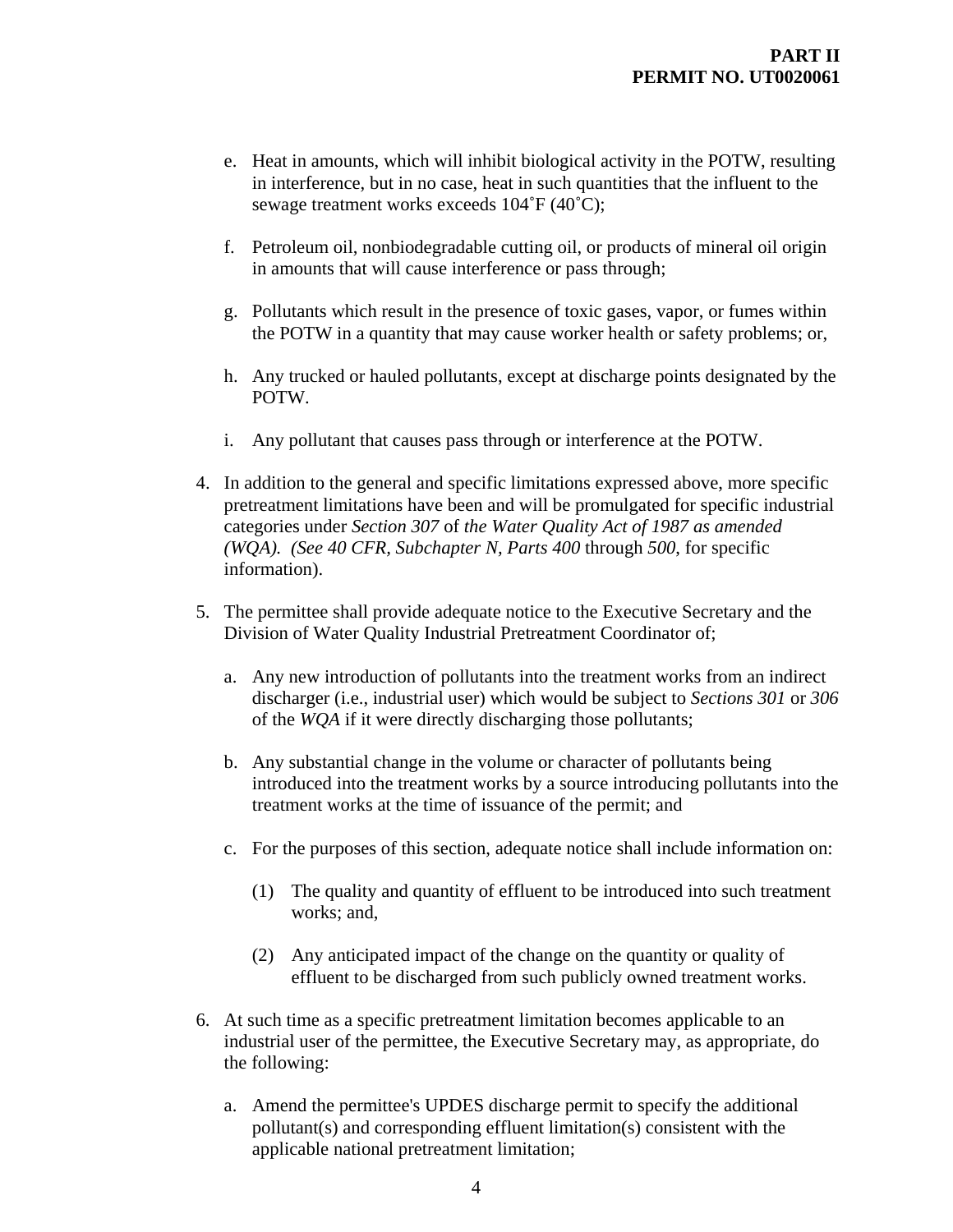- b. Require the permittee to specify, by ordinance, contract, or other enforceable means, the type of pollutant(s) and the maximum amount which may be discharged to the permittee's facility for treatment. Such requirement shall be imposed in a manner consistent with the POTW program development requirements of the *General Pretreatment Regulations* at *40 CFR 403*; and/or,
- c. Require the permittee to monitor its discharge for any pollutant, which may likely be discharged from the permittee's facility, should the industrial user fail to properly pretreat its waste.
- 7. The Executive Secretary retains, at all times, the right to take legal action against the industrial user and/or the treatment works, in those cases where a permit violation has occurred because of the failure of an industrial user to discharge at an acceptable level. If the permittee has failed to properly delineate maximum acceptable industrial contributor levels, the Executive Secretary will look primarily to the permittee as the responsible party.
- 8. If local limits are developed per R317-8-8.5(4)(b) to protect the POTW from passthrough or interference, then the POTW must submit limits to DWQ for review and public notice R317-8-8.5(4)(c).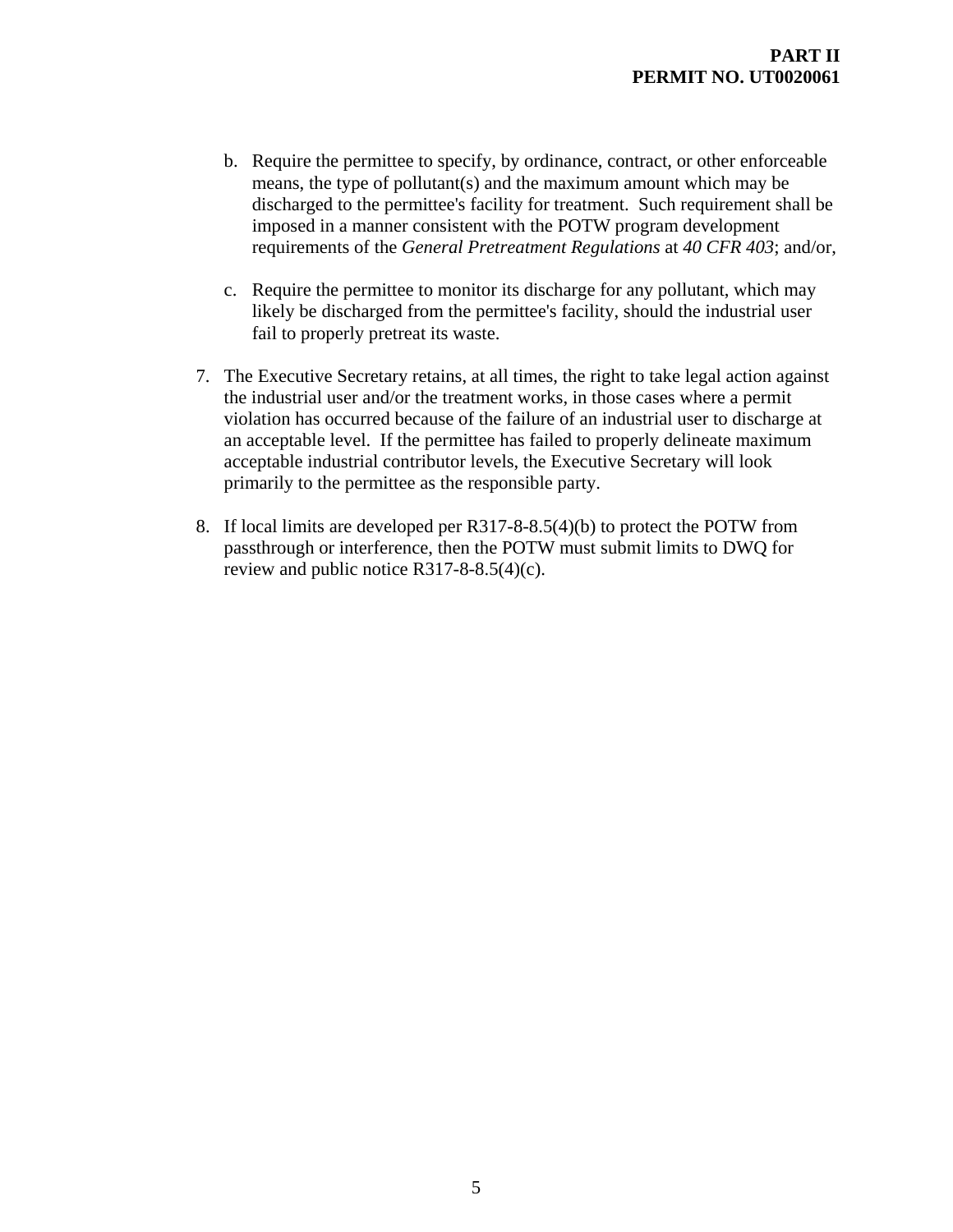#### III. BIOSOLIDS PERMIT, SPECIFIC LIMITATIONS AND MONITORING REQUIREMENTS

#### A. Description of Biosolids Treatment and Disposal.

The authorization to dispose of biosolids provided under this permit is limited to those biosolids produced from the treatment works owned and operated by the City of Oakley (Oakley City Wastewater Treatment Plant (OCWTP)). The method and sites for disposal are specifically designated below.

1. Treatment.

The wastewater solids will be stabilized during the membrane bioreactor process (MBR) with an average retention time of over 60 days. The wastewater solids from the MBR process will be de-watered with a screw press.

2. Description of Biosolids Disposal Method.

The non-classified solids are disposed in the Summit County Landfill.

3. Changes in Treatment Systems and Disposal Practices.

Should the OCWTP change their disposal methods or the biosolids generation and handling processes of the plant, the OCWTP must notify the Executive Secretary at least 180 days in advance. This includes, but is not limited to, the addition or removal of any biosolids treatment units (e.g., digesters, drying beds, etc.) and/or any other change that would require a major modification of the permit..

All biosolids land filled must meet the requirements of *40 CFR 258, Utah Administrative Code R315-301-5* and *Section 2.12* of the latest version of the *EPA Region VIII Biosolids Management Handbook* .

B. Specific Limitations and Monitoring Requirements.

All biosolids generated by this facility shall meet the requirements of *Part III.B.1, 2 and 3* listed below.

1. Landfill Limitations.

All biosolids land filled must pass a paint filter test.

2. Vector Attraction Reduction Requirements.

The OCWTP will meet vector attraction reduction through daily cover at the landfill.

There are additional vector attraction reduction alternatives available in *40 CFR 503.32* and *40 CFR 503.33*. If the OCTP intends to use one of these alternatives the Executive Secretary and the EPA must be informed at least thirty days prior to its use. This change may be made without additional public notice.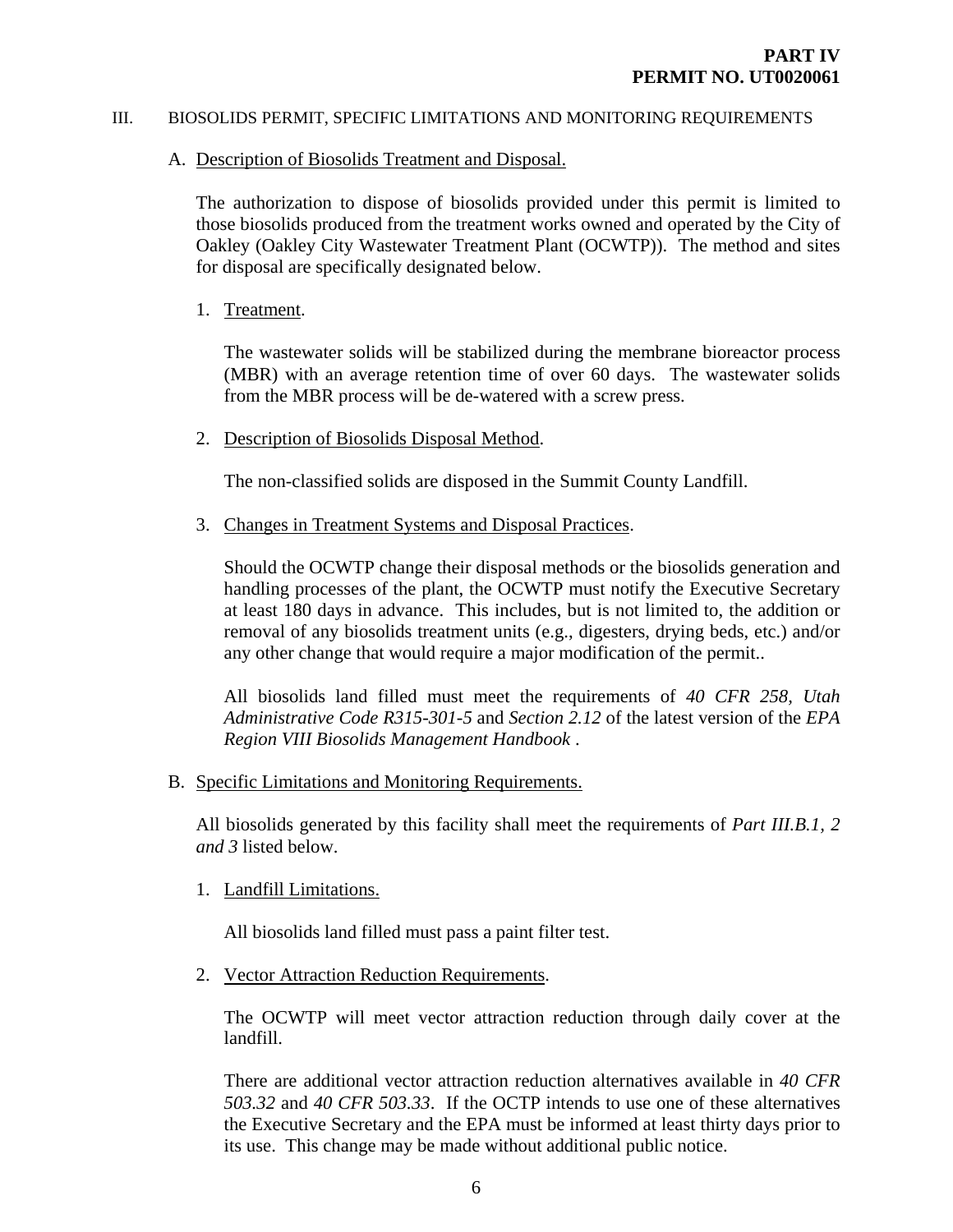# 3. Self-Monitoring Requirements.

At a minimum, upon the effective date of this permit, vector attraction reduction requirements shall be monitored according to *40 503.16*.

| Minimum Frequency of Monitoring |                             |  |
|---------------------------------|-----------------------------|--|
| <b>Amount of Biosolids</b>      | <b>Monitoring Frequency</b> |  |
| Disposed Per Year               |                             |  |
| $> 0$ to $<$ 290 DMT            | One Time Per Year           |  |

The OCWTP shall monitor at least once per year for the parameters listed above

- a) Sample collection shall be performed in a manner consistent with the requirements of *40 CRF 503* and/or other criteria specific to this permit.
- b) The Executive Secretary may request additional monitoring for specific pollutants derived from biosolids if the data shows a potential for concern.

For all biosolids that are stored in piles for one year or longer, measures shall be taken to ensure that erosion (whether by wind or water) does not occur. If a pile is considered to have caused a problem, best management practices could be added as a requirement in the next permit renewal. Permanent storage of biosolids is prohibited. Biosolids shall not be temporarily stored for more than two (2) years. Written permission to store biosolids for more than two years must be obtained from the Executive Secretary.

- C. Representative Sampling. Biosolids samples used to measure compliance with Part I of this Permit shall be collected at locations representative of the quality of biosolids generated at the treatment works and immediately prior to disposal.
- D. Reporting of Monitoring Results.

 The permittee shall provide the results of all monitoring performed in accordance with *Part II.B*, and certifications shall be provided no later than February 19 of each year. Each report is for the previous calendar year. If no biosolids were disposed during the reporting period, "no biosolids were disposed" shall be reported. Legible copies of these, and all other reports required herein, shall be signed and certified in accordance with the *Signatory Requirements (see Part VII.G)*, and submitted to the Utah Division of Water Quality and the EPA at the following addresses:

 Original to: Biosolids Coordinator Utah Division of Water Quality P. O. Box 144870 Salt Lake City Utah, 84114-4870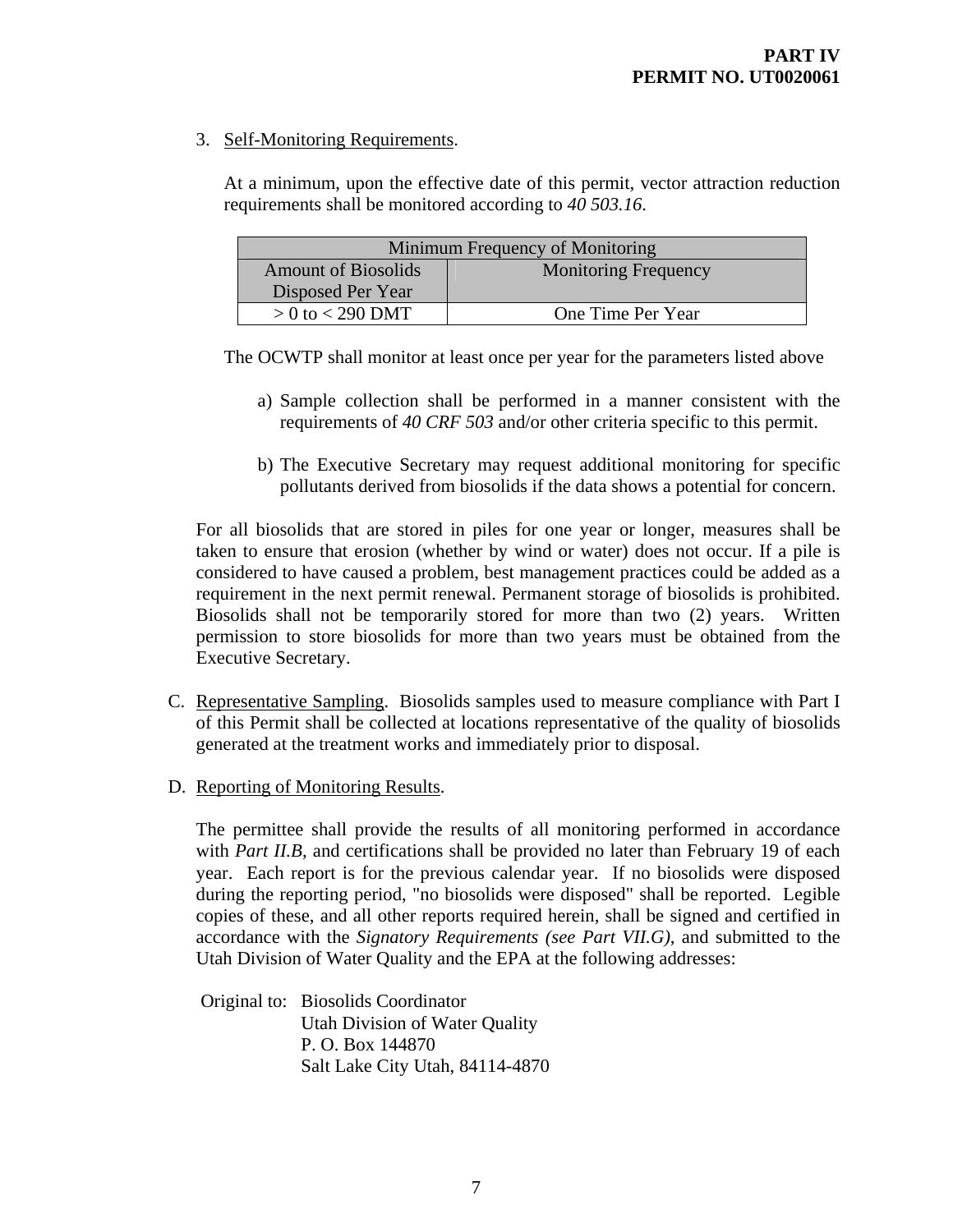Copy to: Biosolids Coordinator, 8P-W-P U. S. Environmental Protection Agency Region VIII 999 18th Street, Suite 500 Denver, Colorado 80202-2466

- E. Additional Record Keeping Requirements Specific to Biosolids.
- 1. The permittee is required to keep the following information for at least 5 years:

 A description of how the vector attraction reduction requirements in Part III.B.3. were met and:

The following certification statement:

"I certify under the penalty of law, the paint filter test and vector attraction requirements have been met. This determination has been made under my direction and supervision in accordance with the system designed to assure that qualified personnel properly gather and evaluate the information used to determine that the paint filter test and the vector attraction reduction requirements have been met. I am aware that there are significant penalties for false certification including the possibility of imprisonment."

2. The permittee shall retain records of all monitoring information and copies of all reports required by this permit and records of all data used to complete the application for this permit for the life of the permit. Data collected on site, copies of Biosolids Report forms, and a copy of this UPDES permit must be maintained on site during the duration of activity at the permitted location.

Sample collection, preservation and analysis shall be performed in a manner consistent with the requirements of *40 CFR Part 503* and/or other criteria specified in this permit

F. Special Conditions on Biosolids Storage. Permanent storage of biosolids is prohibited. Biosolids shall not be temporarily stored for more than two (2) years. Written permission to store biosolids for more than two years must be obtained from the Executive Secretary. Storage of biosolids for more than two years will be allowed only if it is determined that significant treatment is occurring.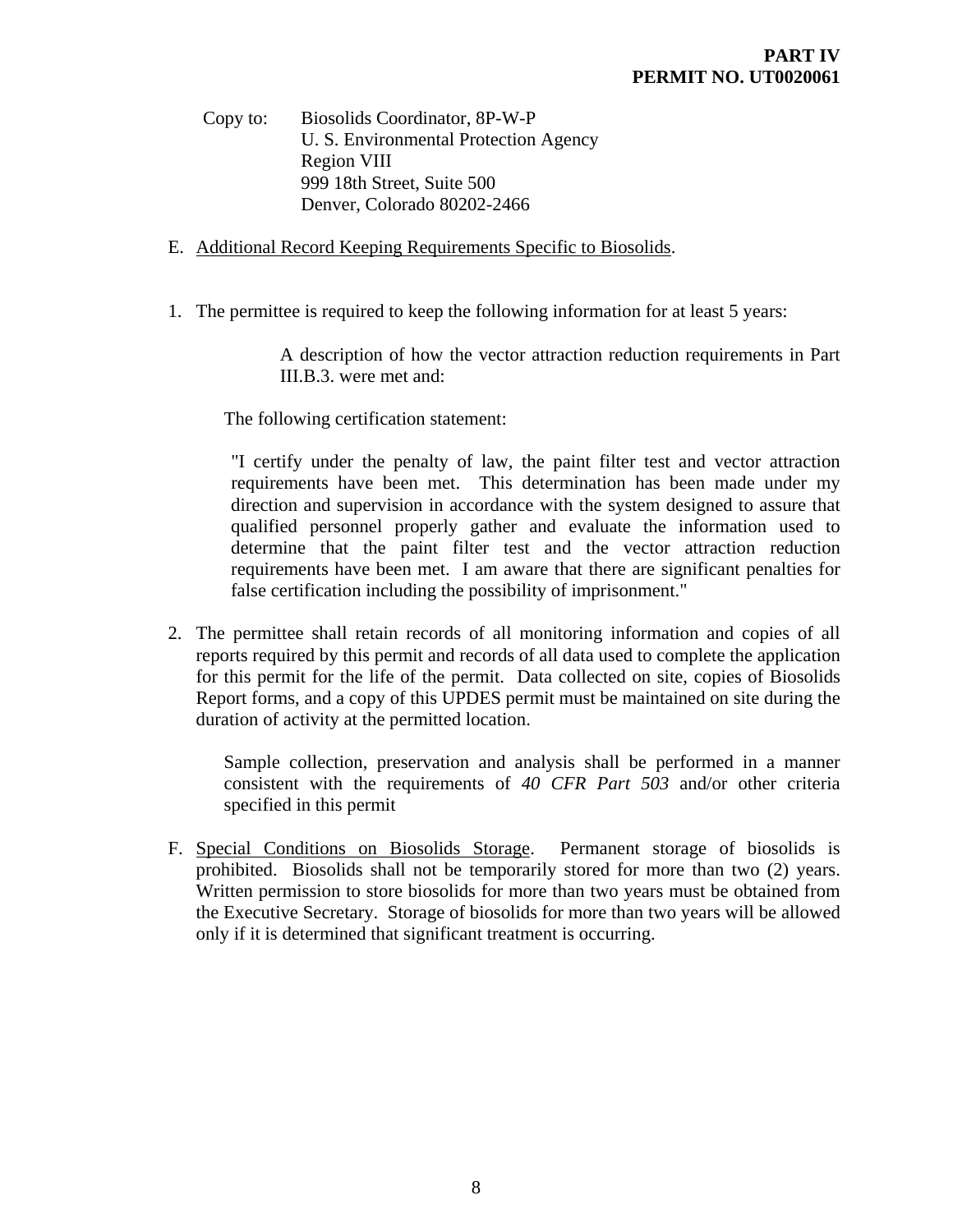# IV. MONITORING, RECORDING & GENERAL REPORTING REQUIREMENTS

- A. Representative Sampling. Samples taken in compliance with the monitoring requirements established under *Part I* shall be collected from the effluent stream prior to discharge into the receiving waters. Samples and measurements shall be representative of the volume and nature of the monitored discharge. Samples of biosolids shall be collected at a location representative of the quality of biosolids immediately prior to the use-disposal practice.
- B. Monitoring Procedures. Monitoring must be conducted according to test procedures approved under *Utah Administrative Code ("UAC") R317-2-10 and 40CFR Part 503*, unless other test procedures have been specified in this permit.
- C. Penalties for Tampering. The *Act* provides that any person who falsifies, tampers with, or knowingly renders inaccurate, any monitoring device or method required to be maintained under this permit shall, upon conviction, be punished by a fine of not more than \$10,000 per violation, or by imprisonment for not more than six months per violation, or by both.
- D. Compliance Schedules. Reports of compliance or noncompliance with, or any progress reports on, interim and final requirements contained in any Compliance Schedule of this permit shall be submitted no later than 14 days following each schedule date.
- E. Additional Monitoring by the Permittee. If the permittee monitors any parameter more frequently than required by this permit, using test procedures approved under *UAC R317-2-10* and *40 CFR 503* or as specified in this permit, the results of this monitoring shall be included in the calculation and reporting of the data submitted in the DMR or the Biosolids Report Form. Such increased frequency shall also be indicated. Only those parameters required by the permit need to be reported.
- F. Records Contents. Records of monitoring information shall include:
	- i. The date, exact place, and time of sampling or measurements:
	- ii. The individual(s) who performed the sampling or measurements;
	- iii. The date(s) and time(s) analyses were performed;
	- iv. The individual(s) who performed the analyses;
	- v. The analytical techniques or methods used; and,
	- vi. The results of such analyses.
- G. Retention of Records. The permittee shall retain records of all monitoring information, including all calibration and maintenance records and all original strip chart recordings for continuous monitoring instrumentation, copies of all reports required by this permit, and records of all data used to complete the application for this permit, for a period of at least five years from the date of the sample, measurement, report or application. This period may be extended by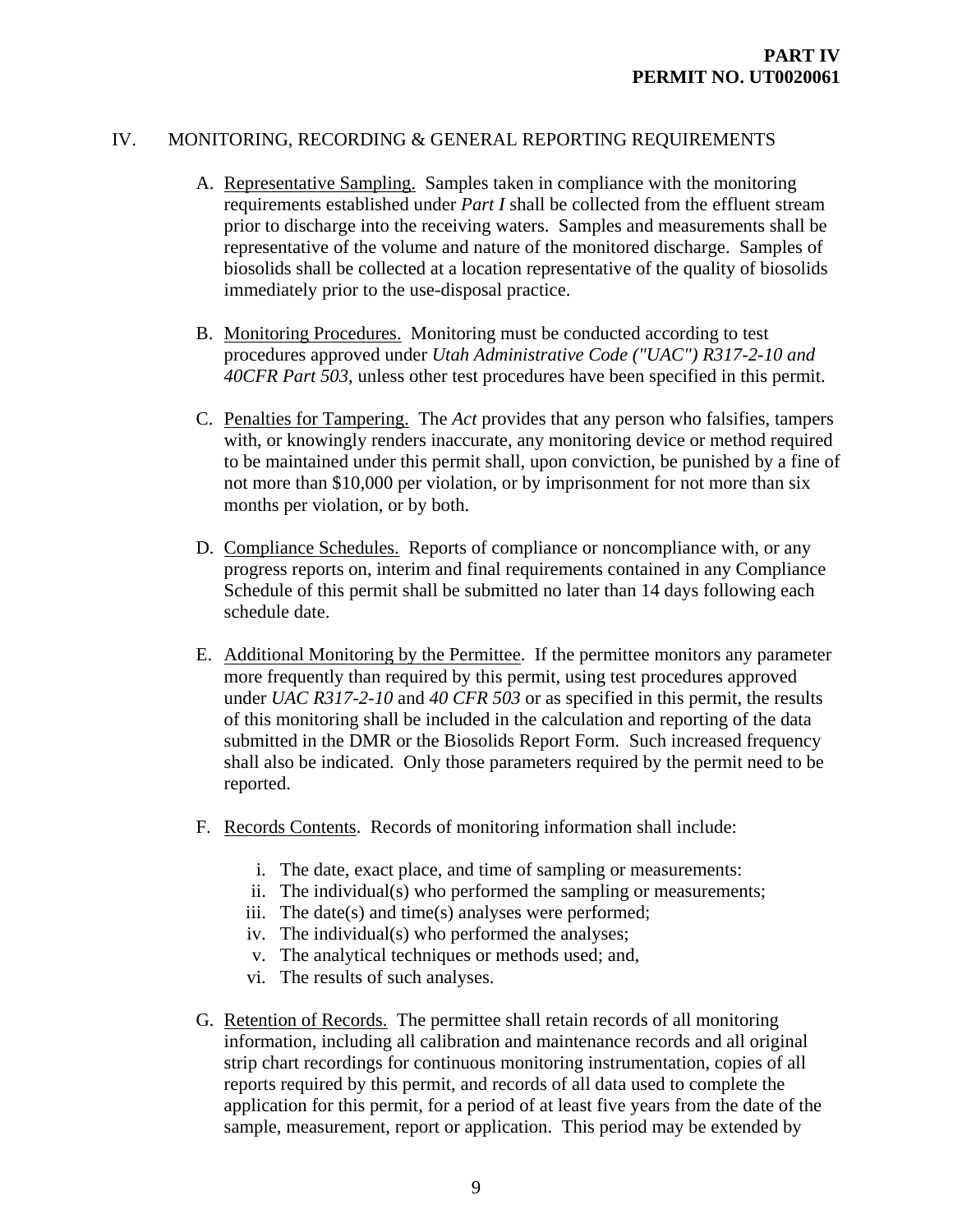request of the Executive Secretary at any time. A copy of this UPDES permit must be maintained on site during the duration of activity at the permitted location

### H. Twenty-four Hour Notice of Noncompliance Reporting.

- 1. The permittee shall (orally) report any noncompliance including transportation accidents, spills, and uncontrolled runoff from biosolids transfer or land application sites which may seriously endanger health or environment, as soon as possible, but no later than twenty-four (24) hours from the time the permittee first became aware of circumstances. The report shall be made to the Division of Water Quality, (801) 536- 4300, or 24-hour answering service (801) 536-4123.
- 2. The following occurrences of noncompliance shall be reported by telephone (801) 536-4123 as soon as possible but no later than 24 hours from the time the permittee becomes aware of the circumstances:
	- a) Any noncompliance which may endanger health or the environment;
	- b) Any unanticipated bypass, which exceeds any effluent limitation in the permit (See *Part V.G, Bypass of Treatment Facilities.)*;
	- c) Any upset which exceeds any effluent limitation in the permit (See *Part V.H*, *Upset Conditions*.);
	- d) Violation of a maximum daily discharge limitation for any of the pollutants listed in the permit; or,
	- e) Violation of any of the Table 3 metals limits, the pathogen limits, the vector attraction reduction limits or the management practices for biosolids that have been sold or given away.
- 3. A written submission shall also be provided within five days of the time that the permittee becomes aware of the circumstances. The written submission shall contain:
	- a) A description of the noncompliance and its cause;
	- b) The period of noncompliance, including exact dates and times;
	- c) The estimated time noncompliance is expected to continue if it has not been corrected;
	- d) Steps taken or planned to reduce, eliminate, and prevent reoccurrence of the noncompliance; and,
	- e) Steps taken, if any, to mitigate the adverse impacts on the environment and human health during the noncompliance period.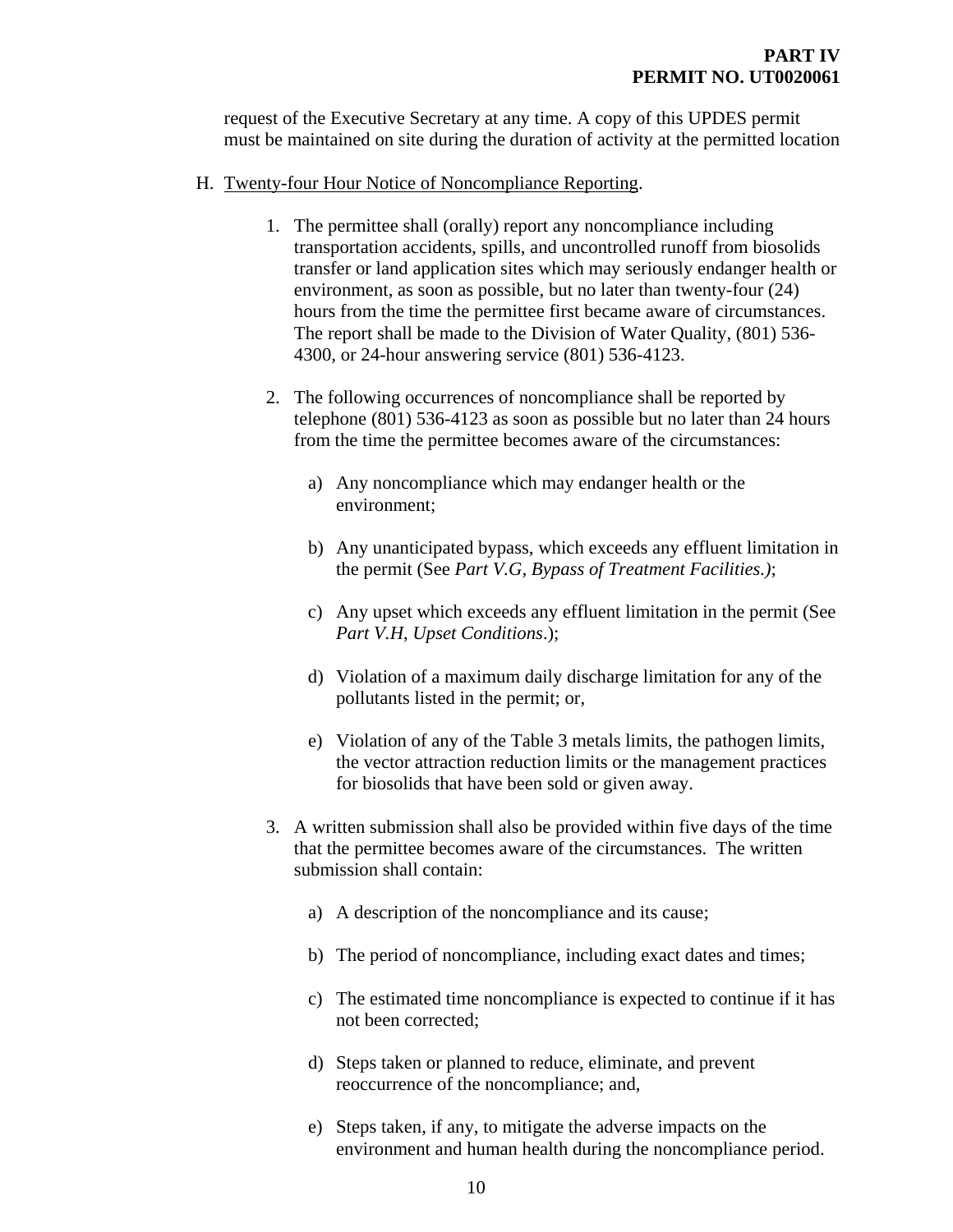- 4. The Executive Secretary may waive the written report on a case-by-case basis if the oral report has been received within 24 hours by the Division of Water Quality, (801) 536-4300.
- 5. Reports shall be submitted to the addresses in *Part I.D*, *Reporting of Monitoring Results*.
- I. Other Noncompliance Reporting. Instances of noncompliance not required to be reported within 24 hours shall be reported at the time that monitoring reports for *Part I.D* are submitted. The reports shall contain the information listed in *Part IV.H.3*
- J. Inspection and Entry The permittee shall allow the Executive Secretary, or an authorized representative, upon the presentation of credentials and other documents as may be required by law, to:
	- a) Enter upon the permittee's premises where a regulated facility or activity is located or conducted, or where records must be kept under the conditions of the permit;
	- b) Have access to and copy, at reasonable times, any records that must be kept under the conditions of this permit;
	- c) Inspect at reasonable times any facilities, equipment (including monitoring and control equipment), practices, or operations regulated or required under this permit, including but not limited to, biosolids treatment, collection, storage facilities or area, transport vehicles and containers, and land application sites;
	- d) Sample or monitor at reasonable times, for the purpose of assuring permit compliance or as otherwise authorized by the *Act*, any substances or parameters at any location, including, but not limited to, digested biosolids before dewatering, dewatered biosolids, biosolids transfer or staging areas, any ground or surface waters at the land application sites or biosolids, soils, or vegetation on the land application sites; and,
	- e) The permittee shall make the necessary arrangements with the landowner or leaseholder to obtain permission or clearance, the Executive Secretary, or authorized representative, upon the presentation of credentials and other documents as may be required by law, will be permitted to enter without delay for the purposes of performing their responsibilities.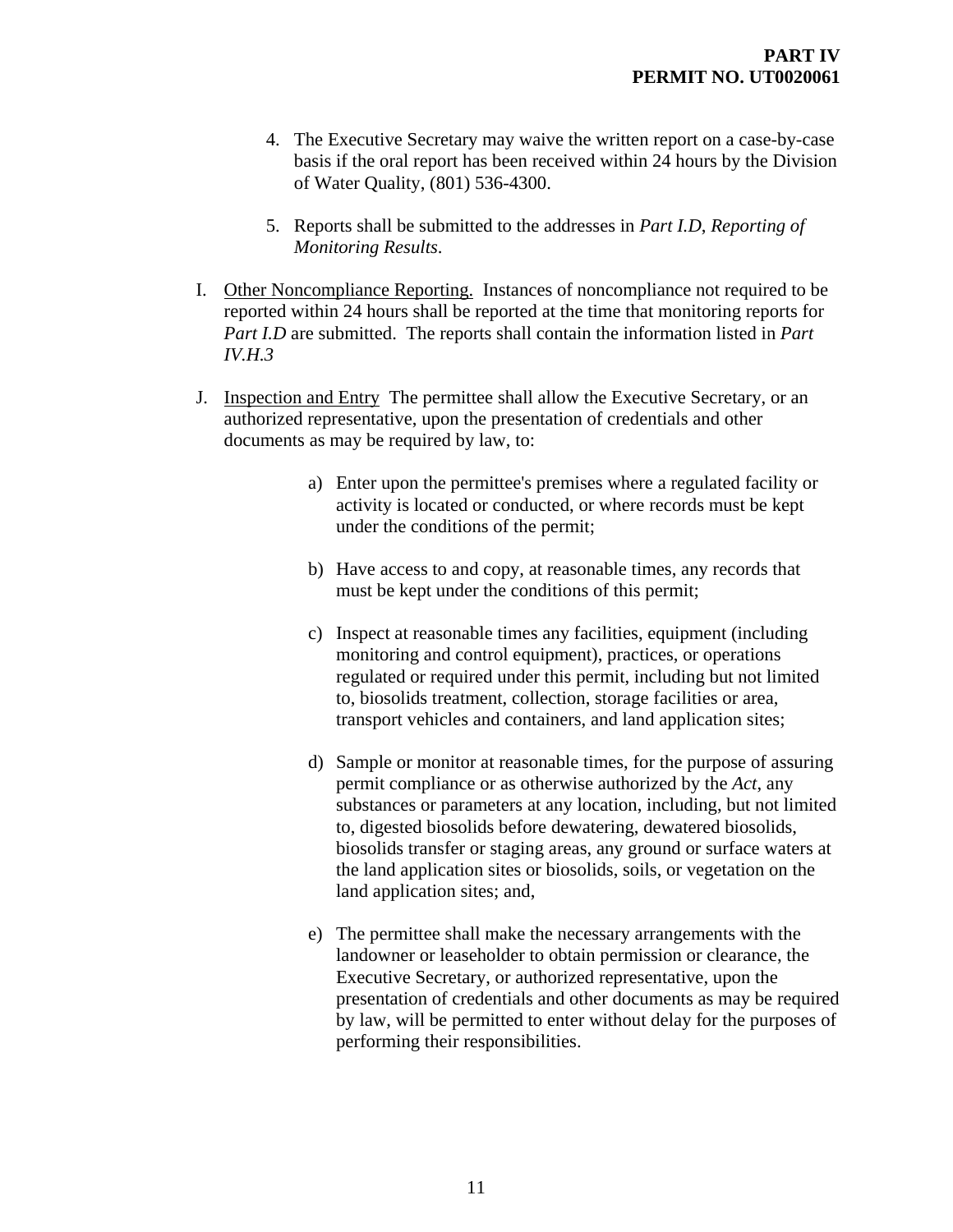### V. COMPLIANCE RESPONSIBILITIES

- A. Duty to Comply. The permittee must comply with all conditions of this permit. Any permit noncompliance constitutes a violation of the Act and is grounds for enforcement action; for permit termination, revocation and reissuance, or modification; or for denial of a permit renewal application. The permittee shall give advance notice to the Executive Secretary of any planned changes in the permitted facility or activity, which may result in noncompliance with permit requirements.
- B. Penalties for Violations of Permit Conditions. The *Act* provides that any person who violates a permit condition implementing provisions of the *Act* is subject to a civil penalty not to exceed \$10,000 per day of such violation. Any person who willfully or negligently violates permit conditions or the Act is subject to a fine not exceeding \$25,000 per day of violation. Any person convicted under *UCA 19-5-115(2)* a second time shall be punished by a fine not exceeding \$50,000 per day. Except as provided at *Part IV.G*, *Bypass of Treatment Facilities* and *Part IV.H*, *Upset Conditions*, nothing in this permit shall be construed to relieve the permittee of the civil or criminal penalties for noncompliance.
- C. Need to Halt or Reduce Activity not a Defense. It shall not be a defense for a permittee in an enforcement action that it would have been necessary to halt or reduce the permitted activity in order to maintain compliance with the conditions of this permit.
- D. Duty to Mitigate. The permittee shall take all reasonable steps to minimize or prevent any discharge in violation of this permit, which has a reasonable likelihood of adversely affecting human health or the environment. The permittee shall also take all reasonable steps to minimize or prevent any land application in violation of this permit.
- E. Proper Operation and Maintenance. The permittee shall at all times properly operate and maintain all facilities and systems of treatment and control (and related appurtenances) which are installed or used by the permittee to achieve compliance with the conditions of this permit. Proper operation and maintenance also includes adequate laboratory controls and quality assurance procedures. This provision requires the operation of back-up or auxiliary facilities or similar systems, which are installed by a permittee only when the operation is necessary to achieve compliance with the conditions of the permit.
- F. Removed Substances. Collected screening, grit, solids, sludge, or other pollutants removed in the course of treatment shall be disposed of in such a manner so as to prevent any pollutant from entering any waters of the state or creating a health hazard. Sludge/digester supernatant and filter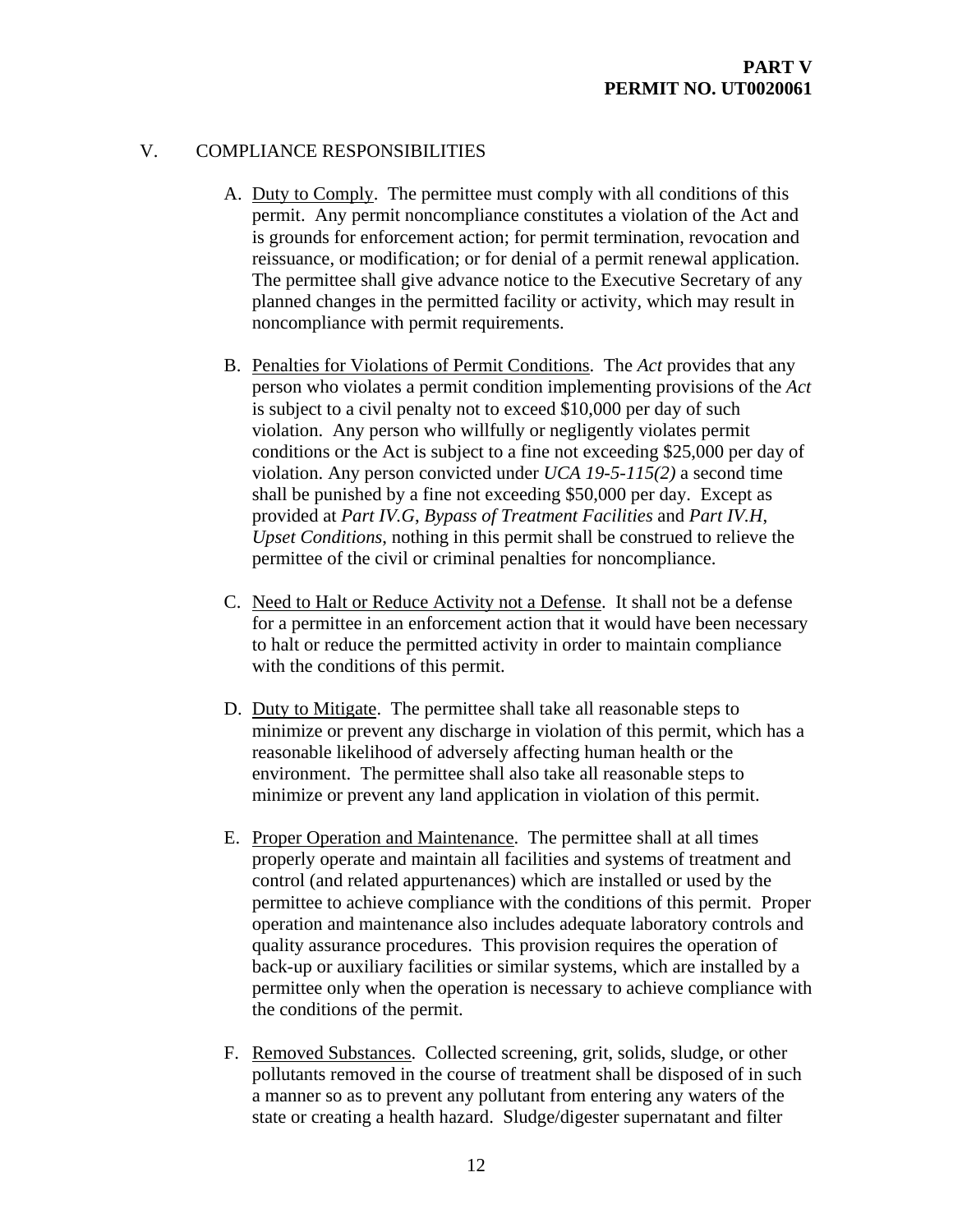backwash shall not directly enter either the final effluent or waters of the state by any other direct route.

- G. Bypass of Treatment Facilities.
	- i. Bypass Not Exceeding Limitations. The permittee may allow any bypass to occur which does not cause effluent limitations to be exceeded, but only if it also is for essential maintenance to assure efficient operation. These bypasses are not subject to paragraph 2 and 3 of this section.
	- ii. Prohibition of Bypass.
		- a) Bypass is prohibited, and the Executive Secretary may take enforcement action against a permittee for bypass, unless:
			- a. Bypass was unavoidable to prevent loss of human life, personal injury, or severe property damage;
			- b. There were no feasible alternatives to bypass, such as the use of auxiliary treatment facilities, retention of untreated wastes, or maintenance during normal periods of equipment downtime. This condition is not satisfied if adequate backup equipment should have been installed in the exercise of reasonable engineering judgment to prevent a bypass which occurred during normal periods of equipment downtime or preventive maintenance, and
			- c. The permittee submitted notices as required under *section V.G.3*.
		- b) The executive Secretary may approve an anticipated bypass, after considering its adverse effects, if the Executive Secretary determines that it will meet the three conditions listed in *sections V.G.2.a (1), (2) and (3)*.
	- iii. Notice.
		- a) *Anticipated bypass*. Except as provided above in *section V.G.2* and below in *section V.G.3.b*, if the permittee knows in advance of the need for a bypass, it shall submit prior notice, at least ninety days before the date of bypass. The prior notice shall include the following unless otherwise waived by the Executive Secretary: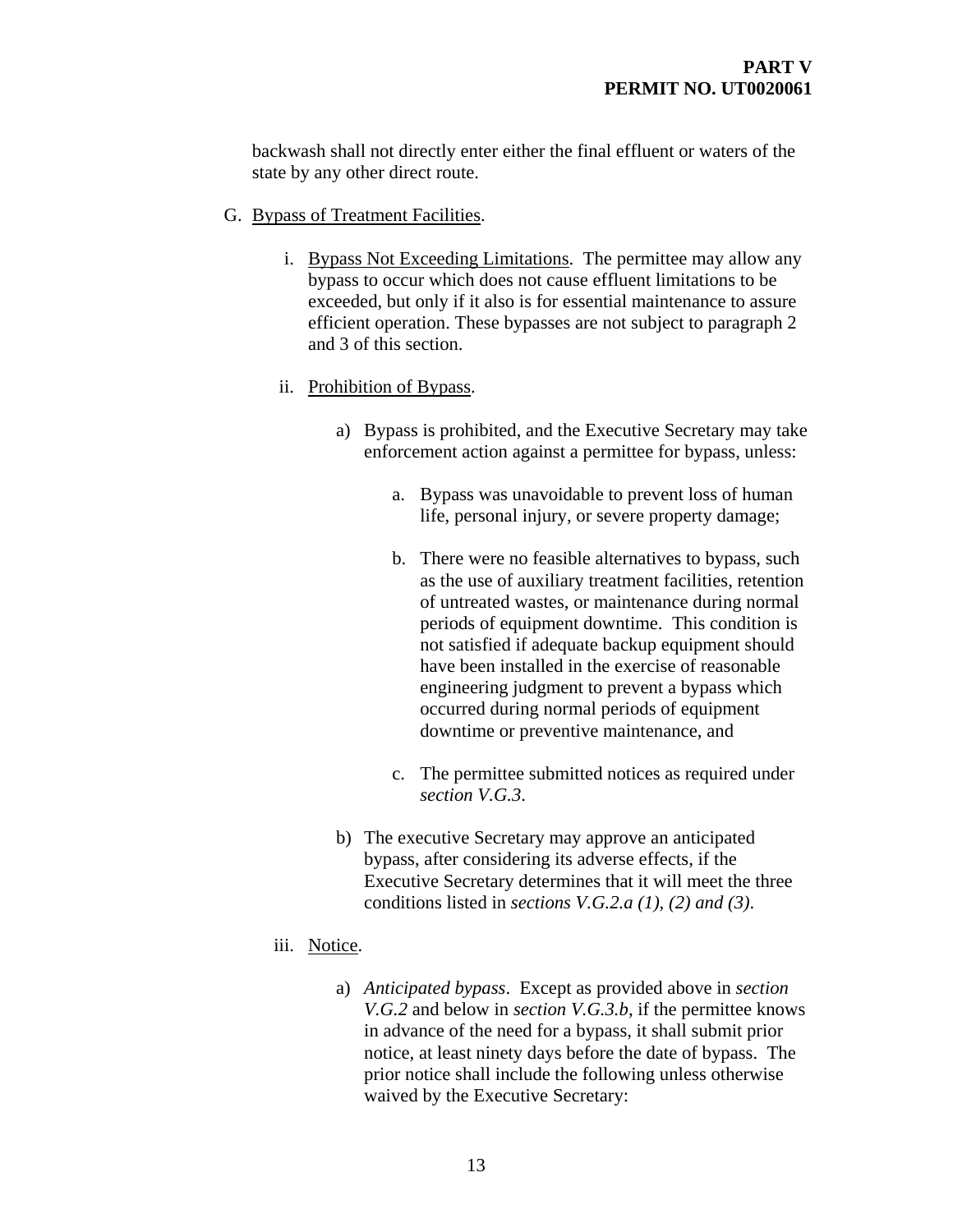- a. Evaluation of alternative to bypass, including costbenefit analysis containing an assessment of anticipated resource damages:
- b. A specific bypass plan describing the work to be performed including scheduled dates and times. The permittee must notify the Executive Secretary in advance of any changes to the bypass schedule;
- c. Description of specific measures to be taken to minimize environmental and public health impacts;
- d. A notification plan sufficient to alert all downstream users, the public and others reasonably expected to be impacted by the bypass;
- e. A water quality assessment plan to include sufficient monitoring of the receiving water before, during and following the bypass to enable evaluation of public health risks and environmental impacts; and,
- f. Any additional information requested by the Executive Secretary.
- b) *Emergency Bypass*. Where ninety days advance notice is not possible, the permittee must notify the Executive Secretary, and the Director of the Department of Natural Resources, as soon as it becomes aware of the need to bypass and provide to the Executive Secretary the information in *section V.G.3.a.(1) through (6)* to the extent practicable.
- c) *Unanticipated bypass*. The permittee shall submit notice of an unanticipated bypass to the Executive Secretary as required under *Part IV.H*, Twenty Four Hour Reporting. The permittee shall also immediately notify the Director of the Department of Natural Resources, the public and downstream users and shall implement measures to minimize impacts to public health and environment to the extent practicable.
- H. Upset Conditions.
	- a) Effect of an upset. An upset constitutes an affirmative defense to an action brought for noncompliance with technology based permit effluent limitations if the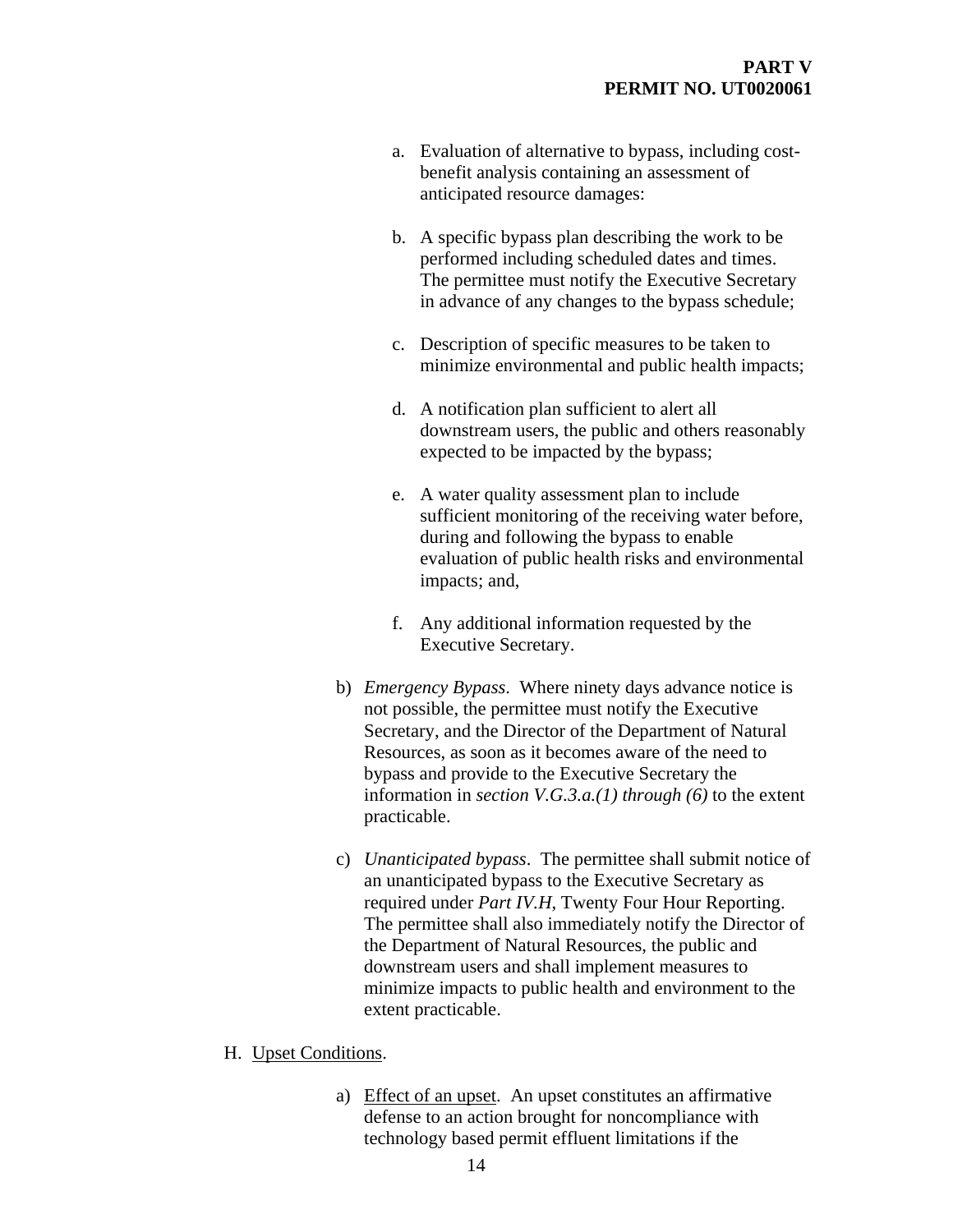requirements of paragraph 2 of this section are met. Executive Secretary's administrative determination regarding a claim of upset cannot be judiciously challenged by the permittee until such time as an action is initiated for noncompliance.

- b) Conditions necessary for a demonstration of upset. A permittee who wishes to establish the affirmative defense of upset shall demonstrate, through properly signed, contemporaneous operating logs, or other relevant evidence that:
- a) An upset occurred and that the permittee can identify the cause(s) of the upset;
- b) The permitted facility was at the time being properly operated;
- c) The permittee submitted notice of the upset as required under *Part V.H*, *Twenty-four Hour Notice of Noncompliance Reporting*; and,
- d) The permittee complied with any remedial measures required under *Part V.D*, *Duty to Mitigate*.
- c) Burden of proof. In any enforcement proceeding, the permittee seeking to establish the occurrence of an upset has the burden of proof.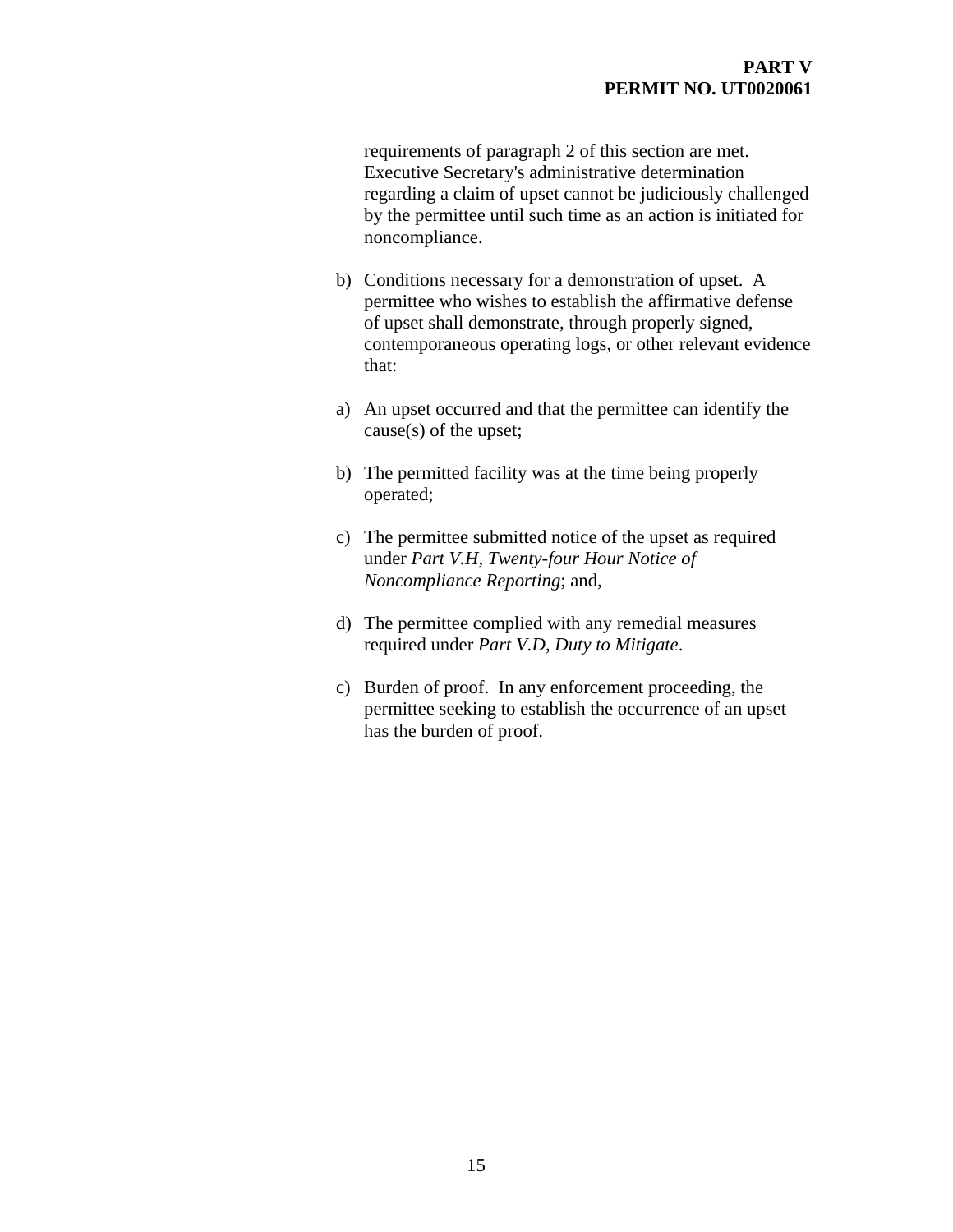### VI. GENERAL REQUIREMENTS

- A. Planned Changes. The permittee shall give notice to the Executive Secretary as soon as possible of any planned physical alterations or additions to the permitted facility. Notice is required only when the alteration or addition could significantly change the nature or increase the quantity of parameters discharged or pollutant sold or given away. This notification applies to pollutants, which are not subject to effluent limitations in the permit. In addition, if there are any planned substantial changes to the permittee's existing sludge facilities or their manner of operation or to current sludge management practices of storage and disposal, the permittee shall give notice to the Executive Secretary of any planned changes at least 30 days prior to their implementation.
- B. Anticipated Noncompliance. The permittee shall give advance notice to the Executive Secretary of any planned changes in the permitted facility or activity, which may result in noncompliance with permit requirements.
- C. Permit Actions. This permit may be modified, revoked and reissued, or terminated for cause. The filing of a request by the permittee for a permit modification, revocation and reissuance, or termination, or a notification of planned changes or anticipated noncompliance, does not stay any permit condition.
- D. Duty to Reapply. If the permittee wishes to continue an activity regulated by this permit after the expiration date of this permit, the permittee shall apply for and obtain a new permit. The application shall be submitted at least 180 days before the expiration date of this permit.
- E. Duty to Provide Information. The permittee shall furnish to the Executive Secretary, within a reasonable time, any information which the Executive Secretary may request to determine whether cause exists for modifying, revoking and reissuing, or terminating this permit, or to determine compliance with this permit. The permittee shall also furnish to the Executive Secretary, upon request, copies of records required to be kept by this permit.
- F. Other Information. When the permittee becomes aware that it failed to submit any relevant facts in a permit application, or submitted incorrect information in a permit application or any report to the Executive Secretary, it shall promptly submit such facts or information.
- G. Signatory Requirements. All applications, reports or information submitted to the Executive Secretary shall be signed and certified.
	- a) All permit applications shall be signed by either a principal executive officer or ranking elected official.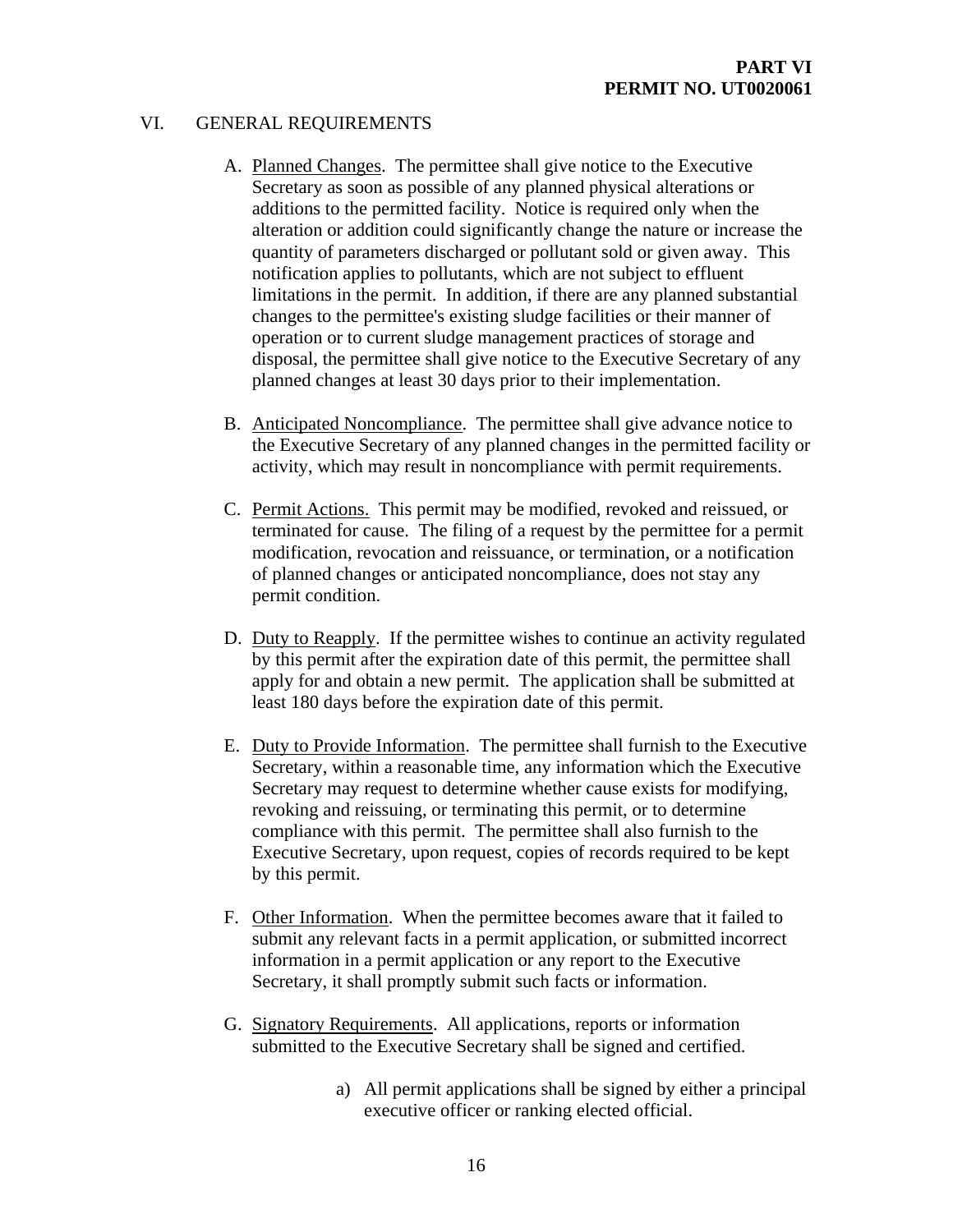- b) All reports required by the permit and other information requested by the Executive Secretary shall be signed by a person described above or by a duly authorized representative of that person. A person is a duly authorized representative only if:
- c) The authorization is made in writing by a person described above and submitted to the Executive Secretary, and,
- d) The authorization specifies either an individual or a position having responsibility for the overall operation of the regulated facility, such as the position of plant manager, superintendent, position of equivalent responsibility, or an individual or position having overall responsibility for environmental matters. A duly authorized representative may thus be either a named individual or any individual occupying a named position.
- e) Changes to authorization. If an authorization under *paragraph VI.G.2* is no longer accurate because a different individual or position has responsibility for the overall operation of the facility, a new authorization satisfying the requirements of *paragraph VI.G.2.* must be submitted to the Executive Secretary prior to or together with any reports, information, or applications to be signed by an authorized representative.
- f) Certification. Any person signing a document under this section shall make the following certification:

"I certify under penalty of law that this document and all attachments were prepared under my direction or supervision in accordance with a system designed to assure that qualified personnel properly gather and evaluate the information submitted. Based on my inquiry of the person or persons who manage the system, or those persons directly responsible for gathering the information, the information submitted is, to the best of my knowledge and belief, true, accurate, and complete. I am aware that there are significant penalties for submitting false information, including the possibility of fine and imprisonment for knowing violations."

H. Penalties for Falsification of Reports. The *Act* provides that any person who knowingly makes any false statement, representation, or certification in any record or other document submitted or required to be maintained under this permit, including monitoring reports or reports of compliance or noncompliance shall, upon conviction be punished by a fine of not more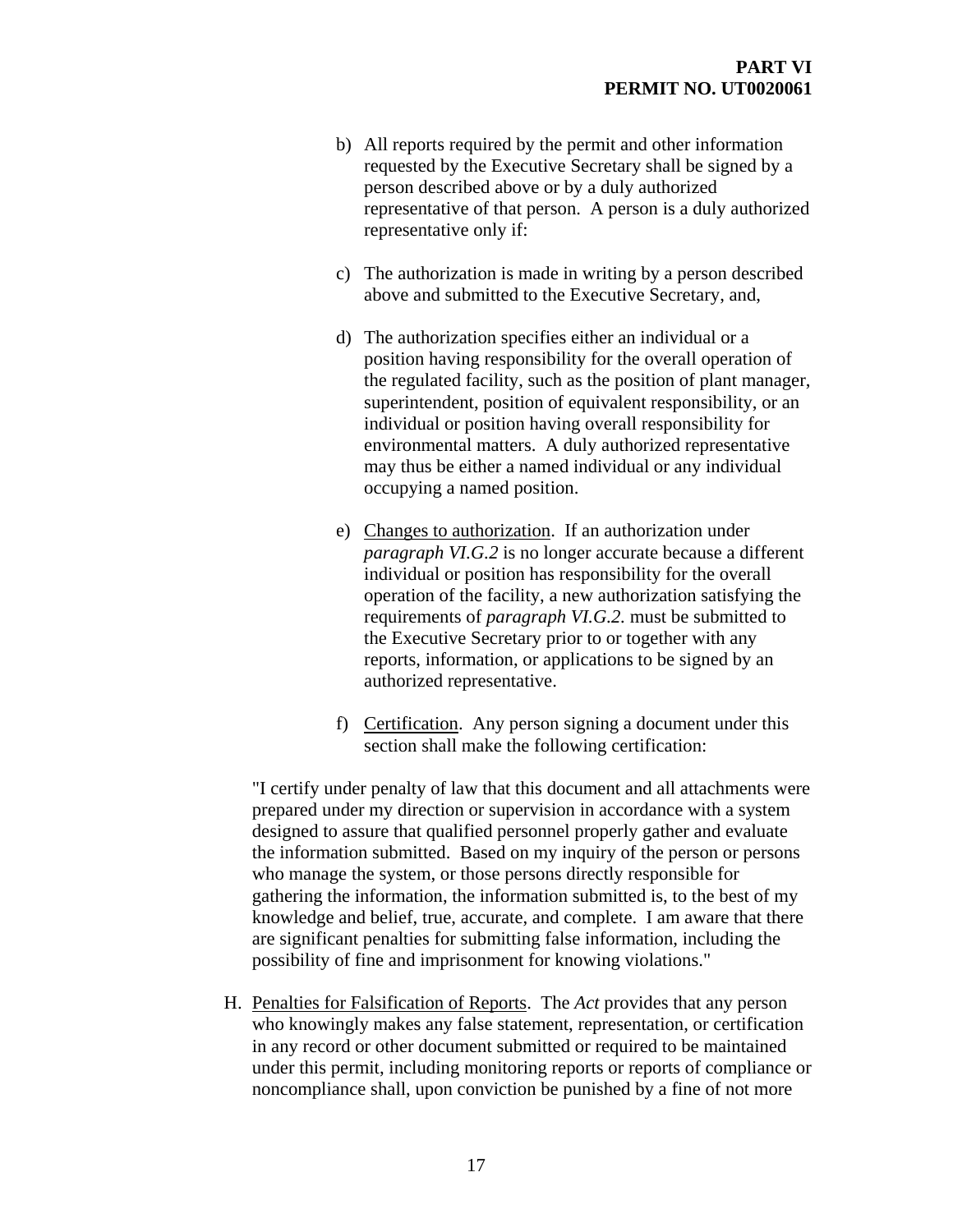than \$10,000.00 per violation, or by imprisonment for not more than six months per violation, or by both.

- I. Availability of Reports. Except for data determined to be confidential under *UAC R317-8-3.2*, all reports prepared in accordance with the terms of this permit shall be available for public inspection at the office of Executive Secretary. As required by the *Act*, permit applications, permits and effluent data shall not be considered confidential.
- J. Oil and Hazardous Substance Liability. Nothing in this permit shall be construed to preclude the permittee of any legal action or relieve the permittee from any responsibilities, liabilities, or penalties to which the permittee is or may be subject under the *Act*.
- K. Property Rights. The issuance of this permit does not convey any property rights of any sort, or any exclusive privileges, nor does it authorize any injury to private property or any invasion of personal rights, nor any infringement of federal, state or local laws or regulations.
- L. Severability. The provisions of this permit are severable, and if any provisions of this permit, or the application of any provision of this permit to any circumstance, is held invalid, the application of such provision to other circumstances, and the remainder of this permit, shall not be affected thereby.
- M. Transfers. This permit may be automatically transferred to a new permittee if:
	- a) The current permittee notifies the Executive Secretary at least 20 days in advance of the proposed transfer date;
	- b) The notice includes a written agreement between the existing and new permittee's containing a specific date for transfer of permit responsibility, coverage, and liability between them; and,
	- c) The Executive Secretary does not notify the existing permittee and the proposed new permittee of his or her intent to modify, or revoke and reissue the permit. If this notice is not received, the transfer is effective on the date specified in the agreement mentioned in paragraph *2* above.
- N. State or Federal Laws. Nothing in this permit shall be construed to preclude the institution of any legal action or relieve the permittee from any responsibilities, liabilities, or penalties established pursuant to any applicable state law or regulation under authority preserved by *UCA 19-5- 117* and *Section 510* of the *Act* or any applicable Federal or State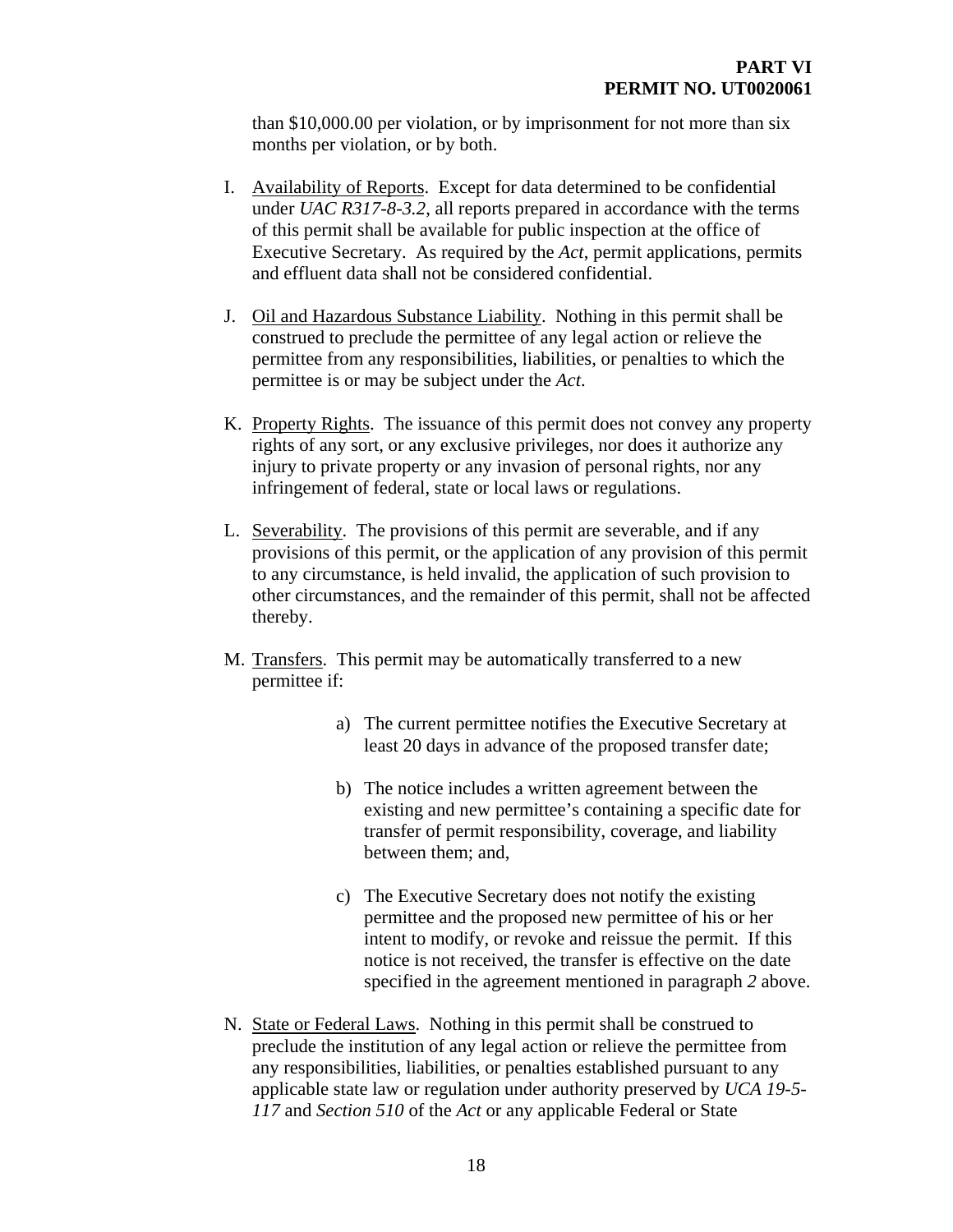transportation regulations, such as but not limited to the Department of Transportation regulations.

- O. Water Quality Reopener Provision. This permit may be reopened and modified (following proper administrative procedures) to include the appropriate effluent limitations and compliance schedule, if necessary, if one or more of the following events occurs:
	- a) Water Quality Standards for the receiving water(s) to which the permittee discharges are modified in such a manner as to require different effluent limits than contained in this permit.
	- b) A final wasteload allocation is developed and approved by the State and/or EPA for incorporation in this permit.
	- c) Revisions to the current CWA § 208 area wide treatment management plans or promulgations/revisions to TMDLs (40 CFR 130.7) approved by the EPA and adopted by DWQ which calls for different effluent limitations than contained in this permit.
- P. Biosolids Reopener Provision. This permit may be reopened and modified (following proper administrative procedures) to include the appropriate biosolids limitations (and compliance schedule, if necessary), management practices, other appropriate requirements to protect public health and the environment, or if there have been substantial changes (or such changes are planned) in biosolids use or disposal practices; applicable management practices or numerical limitations for pollutants in biosolids have been promulgated which are more stringent than the requirements in this permit; and/or it has been determined that the permittees biosolids use or land application practices do not comply with existing applicable state of federal regulations.
- Q. Toxicity Limitation Reopener Provision. This permit may be reopened and modified (following proper administrative procedures) to include, whole effluent toxicity (WET) limitations, a compliance date, a compliance schedule, a change in the whole effluent toxicity (biomonitoring) protocol, additional or modified numerical limitations, or any other conditions related to the control of toxicants if one or more of the following events occur;
	- a) Toxicity is detected during the duration of this permit.
	- b) The TRE results indicate that compliance with the toxic limits will require an implementation schedule past the date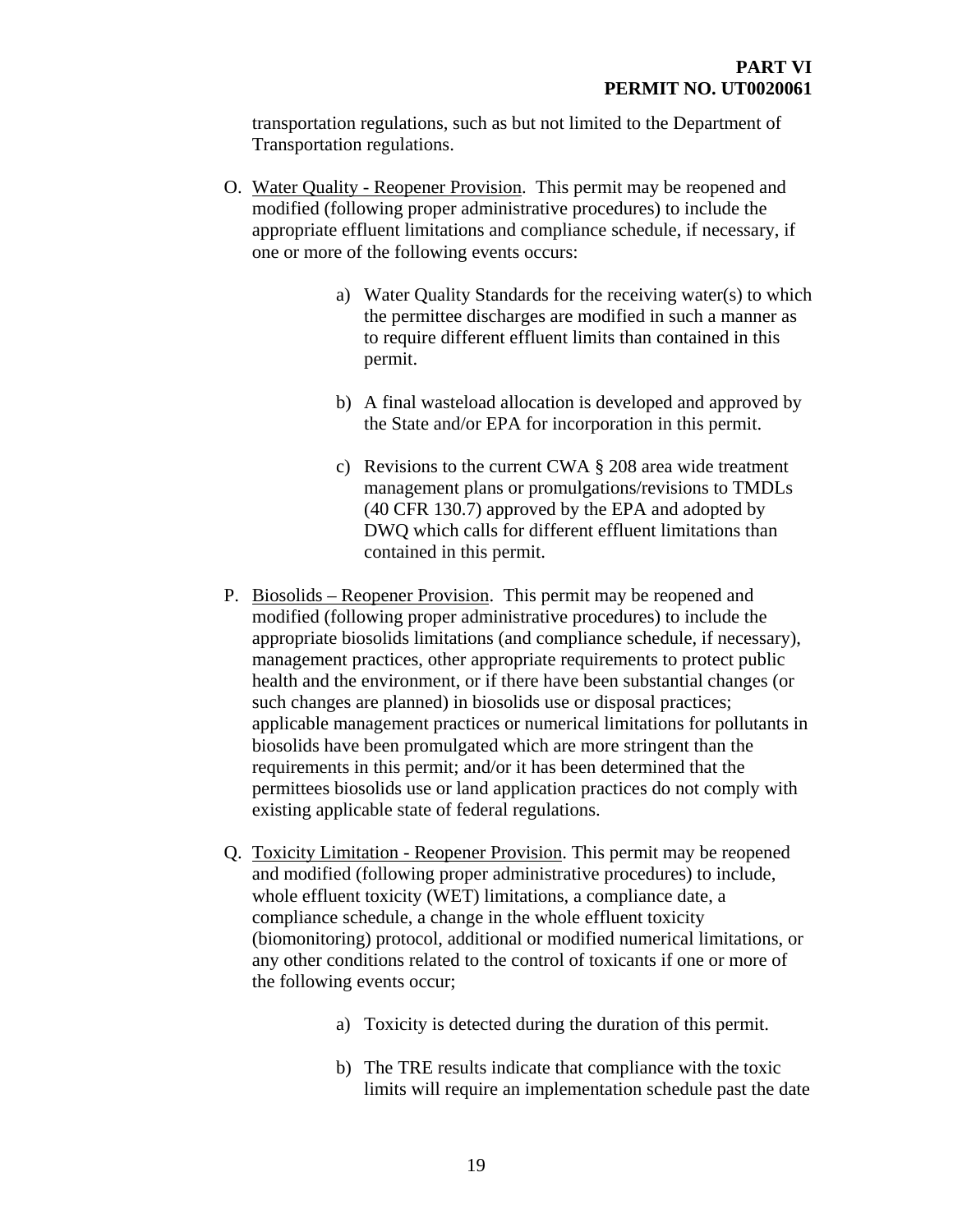for compliance and the Executive Secretary agrees with the conclusion.

- c) The TRE results indicate that the toxicant(s) represent pollutant(s) that may be controlled with specific numerical limits, and the Executive Secretary agrees that numerical controls are the most appropriate course of action.
- d) Following the implementation of numerical control(s) of toxicant(s), the Executive Secretary agrees that a modified biomonitoring protocol is necessary to compensate for those toxicant that are controlled numerically.
- e) The TRE reveals other unique conditions or characteristics, which in the opinion of the permit issuing authority justify the incorporation of unanticipated special conditions in the permit.
- R. Storm Water-Reopener Provision. At any time during the duration (life) of this permit, this permit may be reopened and modified (following proper administrative procedures) as per *UAC R317.8*, to include, any applicable storm water provisions and requirements, a storm water pollution prevention plan, a compliance schedule, a compliance date, monitoring and/or reporting requirements, or any other conditions related to the control of storm water discharges to "waters-of-State".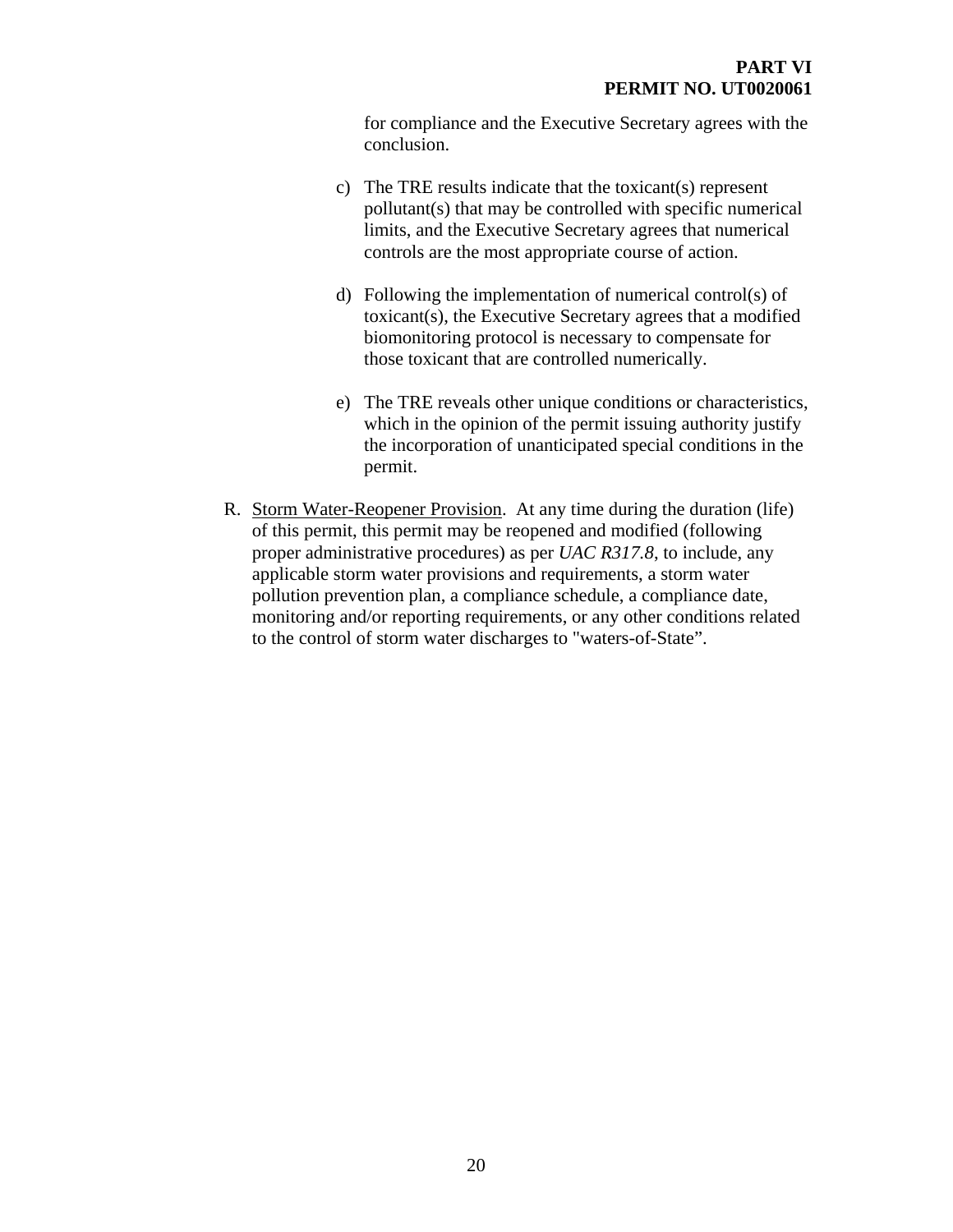# VII. DEFINITIONS

# A. Wastewater.

- a) The "7-day (and weekly) average", other than for e-coli bacteria, fecal coliform bacteria, and total coliform bacteria, is the arithmetic average of all samples collected during a consecutive 7-day period or calendar week, whichever is applicable. Geometric means shall be calculated for e-coli bacteria, fecal coliform bacteria, and total coliform bacteria. The 7-day and weekly averages are applicable only to those effluent characteristics for which there are 7-day average effluent limitations. The calendar week, which begins on Sunday and ends on Saturday, shall be used for purposes of reporting self-monitoring data on discharge monitoring report forms. Weekly averages shall be calculated for all calendar weeks with Saturdays in the month. If a calendar week overlaps two months (i.e., the Sunday is in one month and the Saturday in the following month), the weekly average calculated for that calendar week shall be included in the data for the month that contains Saturday.
- b) The "30-day (and monthly) average," other than for e-coli bacteria, fecal coliform bacteria and total coliform bacteria, is the arithmetic average of all samples collected during a consecutive 30-day period or calendar month, whichever is applicable. Geometric means shall be calculated for e-coli bacteria, fecal coliform bacteria and total coliform bacteria. The calendar month shall be used for purposes of reporting self-monitoring data on discharge monitoring report forms.
- c) "Act," means the *Utah Water Quality Act*.
- d) "Acute toxicity" occurs when 50 percent or more mortality is observed for either test species at any effluent concentration.
- e) "Bypass," means the diversion of waste streams from any portion of a treatment facility.
- f) "Chronic toxicity" occurs when the survival, growth, or reproduction for either test species exposed to a dilution of 25 percent effluent (or lower) is significantly less (at the 95 percent confidence level) than the survival, growth, or reproduction of the control specimens.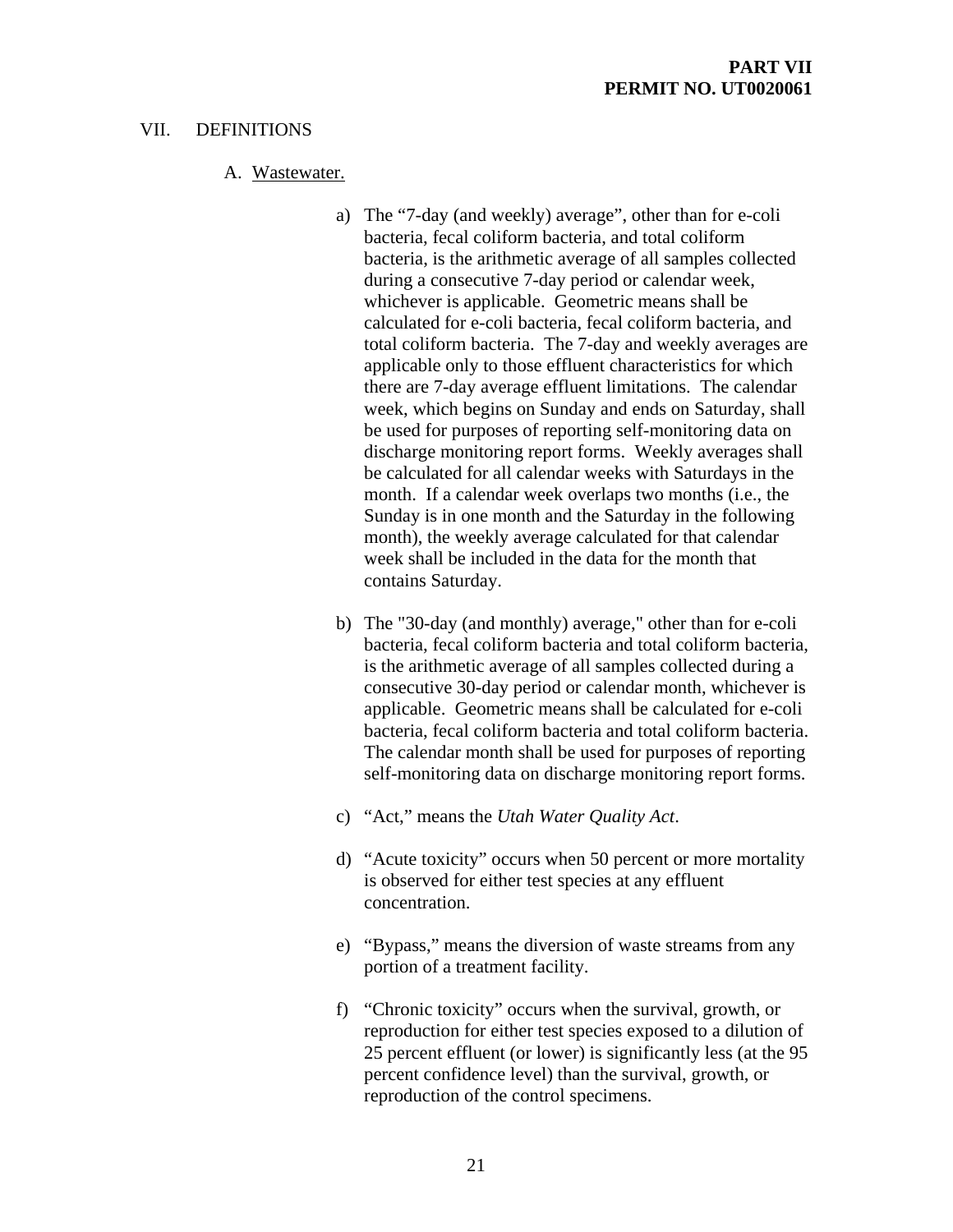- g) "IC<sub>25</sub>" is the concentration of toxicant (given in % effluent) that would cause a 25% reduction in mean young per female or a 25% reduction in overall growth for the test population.
- h) "Composite Samples" shall be flow proportioned. The composite sample shall, as a minimum, contain at least four (4) samples collected over the compositing period. Unless otherwise specified, the time between the collection of the first sample and the last sample shall not be less than six (6) hours nor more than 24 hours. Acceptable methods for preparation of composite samples are as follows:
	- a. Constant time interval between samples, sample volume proportional to flow rate at time of sampling;
	- b. Constant time interval between samples, sample volume proportional to total flow (volume) since last sample. For the first sample, the flow rate at the time the sample was collected may be used;
	- c. Constant sample volume, time interval between samples proportional to flow (i.e., sample taken every "X" gallons of flow); and,
	- d. Continuous sample volume, with sample collection rate proportional to flow rate.
- i) "CWA," means *The Federal Water Pollution Control Act*, as amended, by *The Clean Water Act of 1987*.
- j) "Daily Maximum" (Daily Max.) is the maximum value allowable in any single sample or instantaneous measurement.
- k) "EPA," means the United States Environmental Protection Agency.
- l) "Executive Secretary," means Executive Secretary of the Utah Water Quality Board.
- m) A "grab" sample, for monitoring requirements, is defined as a single "dip and take" sample collected at a representative point in the discharge stream.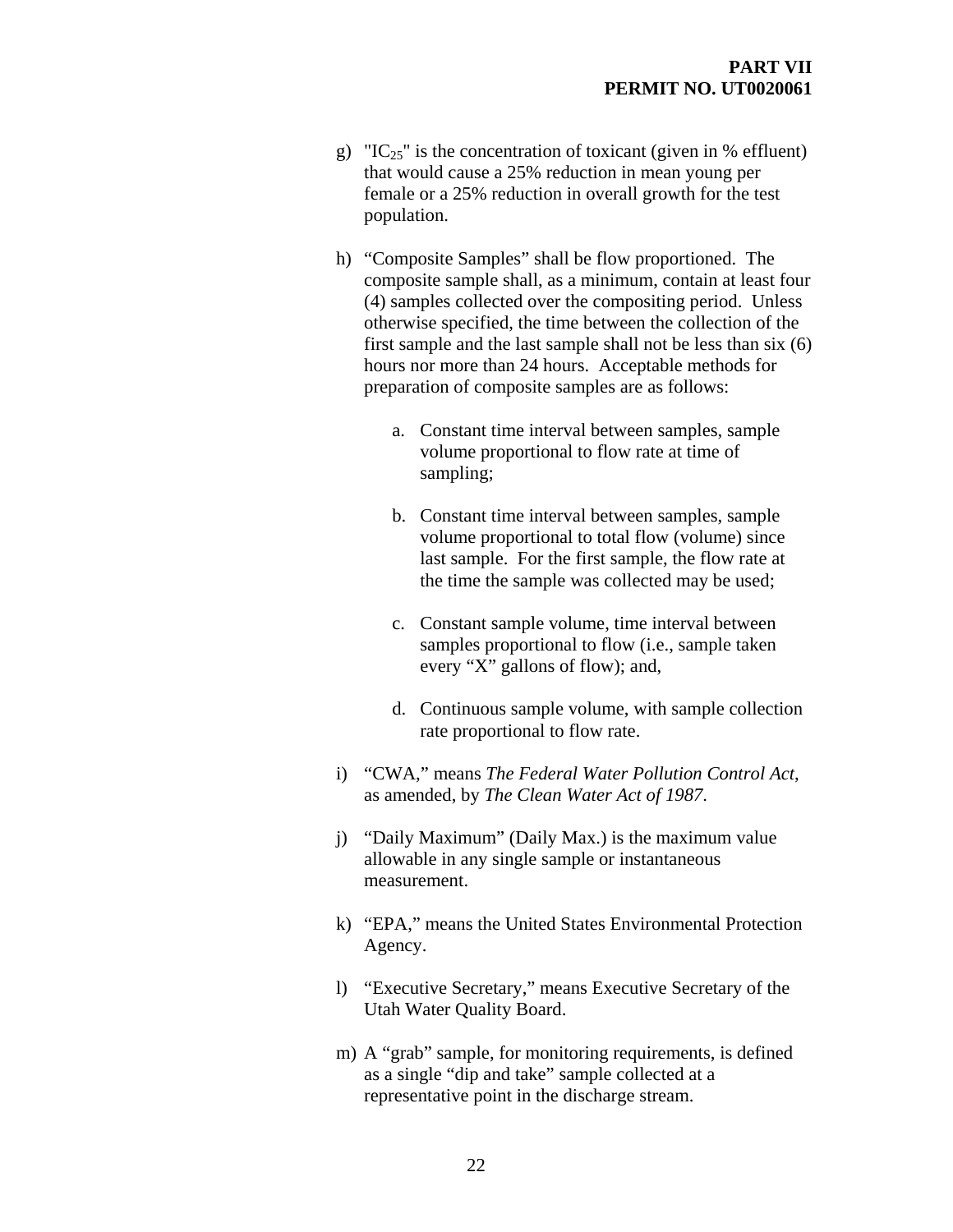- n) An "instantaneous" measurement, for monitoring requirements, is defined as a single reading, observation, or measurement.
- o) "Severe Property Damage," means substantial physical damage to property, damage to the treatment facilities which causes them to become inoperable, or substantial and permanent loss of natural resources which can reasonably be expected to occur in the absence of a bypass. Severe property damage does not mean economic loss caused by delays in production.
- p) "Upset," means an exceptional incident in which there is unintentional and temporary noncompliance with technology-based permit effluent limitations because of factors beyond the reasonable control of the permittee. An upset does not include noncompliance to the extent caused by operational error, improperly designed treatment facilities, inadequate treatment facilities, lack of preventative maintenance, or careless or improper operation.

#### B. Biosolids.

- a) "Biosolids," means any material or material derived from sewage solids that have been biologically treated.
- b) "Dry Weight-Basis," means 100 percent solids (i.e. zero percent moisture).
- c) "Land Application" is the spraying or spreading of biosolids onto the land surface; the injection of biosolids below the land surface; or the incorporation of biosolids into the land so that the biosolids can either condition the soil or fertilize crops or vegetation grown in the soil. Land application includes distribution and marketing (i.e. the selling or giving away of the biosolids).
- d) "Pathogen," means an organism that is capable of producing an infection or disease in a susceptible host.
- e) "Pollutant" for the purposes of this permit is an organic substance, an inorganic substance, a combination of organic and inorganic substances, or pathogenic organisms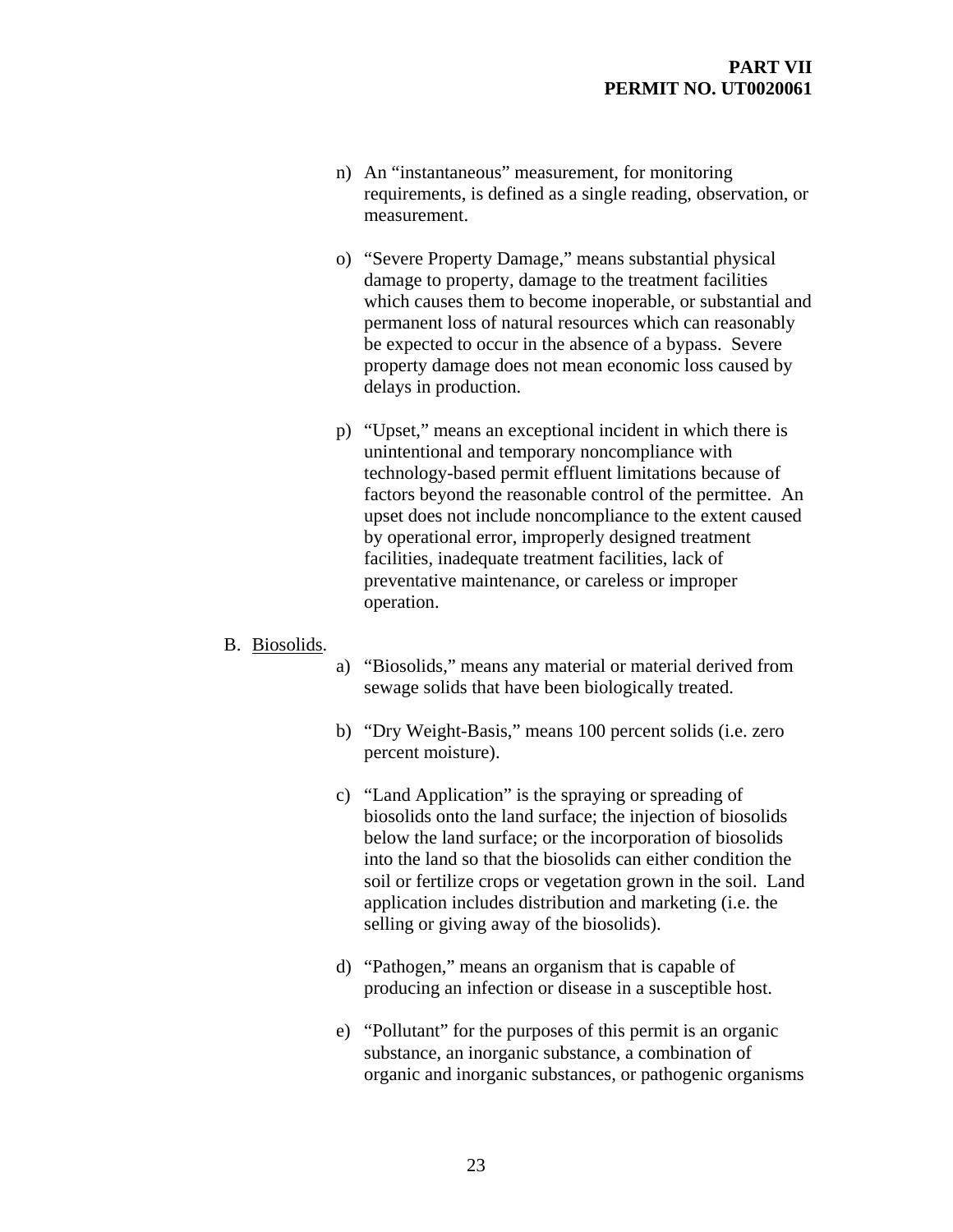that after discharge and upon exposure, ingestion, inhalation, or assimilation into an organism either directly

from the environment or indirectly by ingestion through the food-chain, could on the basis of information available to the Administrator of EPA, cause death, disease, behavioral abnormalities, cancer, genetic mutations, physiological malfunctions (including malfunction in reproduction), or physical deformations in either organisms or offspring of the organisms.

- f) "Runoff" is rainwater, leachate, or other liquid that drains over any part of a land surface and runs off the land surface.
- g) "Similar Container" is either an open or closed receptacle. This includes, but is not limited to, a bucket, a box, a carton, and a vehicle or trailer with a load capacity of one metric ton or less.
- h) "Total Solids" are the materials in the biosolids that remain as a residue if the biosolids are dried at  $103^{\circ}$  or  $105^{\circ}$ Celsius.
- i) "Treatment Works" are either Federally owned, publicly owned, or privately owned devices or systems used to treat (including recycling and reclamation) either domestic sewage or a combination of domestic sewage and industrial waste or liquid manure.
- j) "Vector Attraction" is the characteristic of biosolids that attracts rodents, flies mosquito's or other organisms capable of transporting infectious agents.
- k) "Animals" for the purpose of this permit are domestic livestock.
- l) "Annual Whole Sludge Application Rate" is the amount of sewage sludge (dry-weight basis) that can be applied to a unit area of land during a cropping cycle.
- m) "Agronomic Rate is the whole sludge application rate (dryweight basis) designed to: (1) provide the amount of nitrogen needed by the crop or vegetation grown on the land; and (2) minimize the amount of nitrogen in the